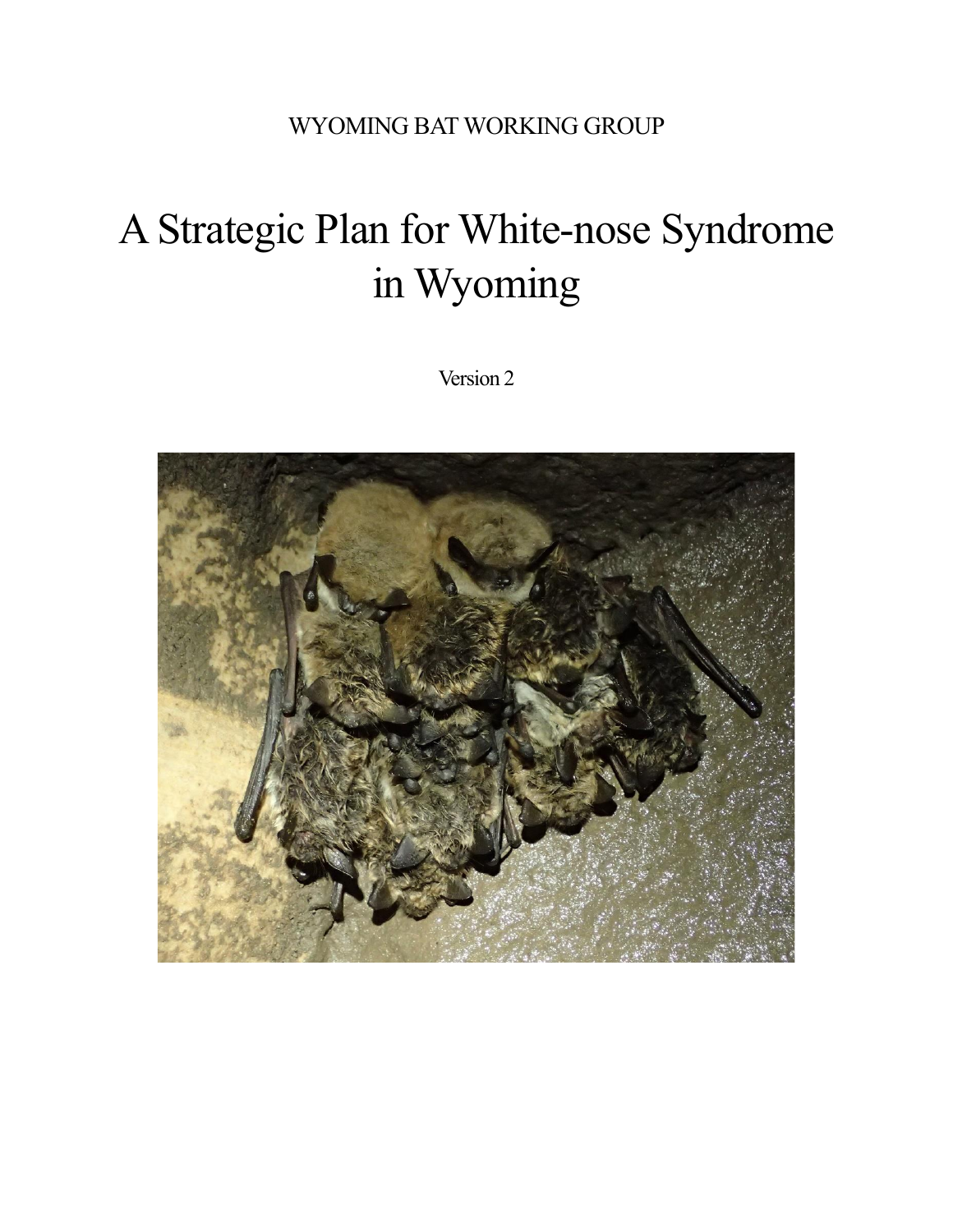# **Wyoming Bat Working Group**

#### **Chair**

Laura Beard, Wyoming Game and Fish Department

#### **Co-chair**

Ian Abernethy, Wyoming Natural Diversity Database

This document was developed through recommendations from the Wyoming Bat Working Group (WYBWG).

Funding for the development of this document was provided by the Wyoming Governor's Big Game License Coalition.

Recommended citation: Abernethy, I., L. Beard, N. Bjornlie, and the Wyoming Bat Working Group. 2020. A strategic plan for white-nose syndrome in Wyoming. Version 2.

Cover photo: cluster of hibernating myotis in a central Wyoming cave. Photo taken by Alex Lewis.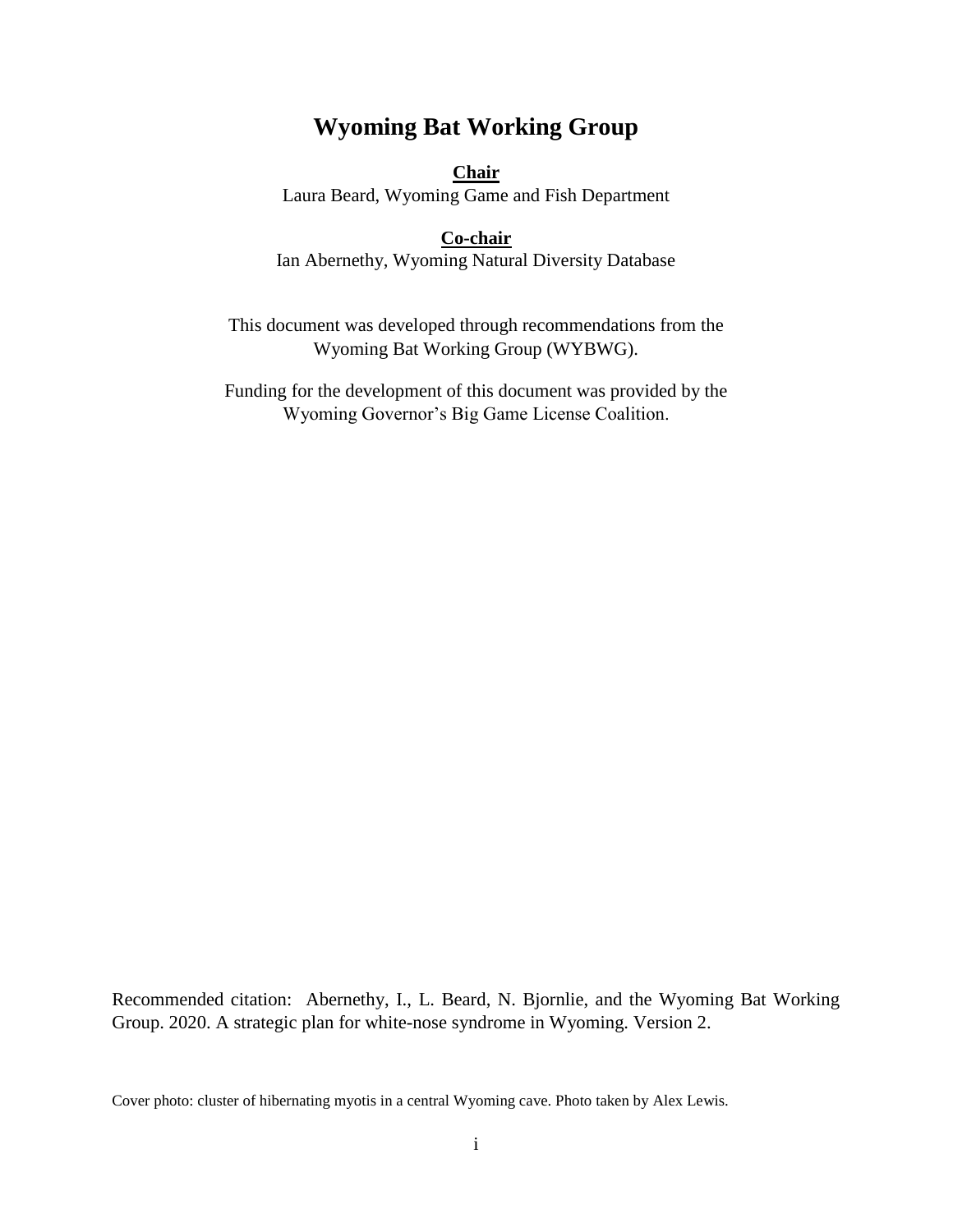# **Table of Contents**

Note to readers – Each section begins with bullet points that summarize the key points of the section, followed immediately by more detailed information. Each section in the conservation and management strategies is followed by a set of recommendations developed by the Wyoming Bat Working Group designed to promote bat populations and bat habitat in the face of white-nose syndrome.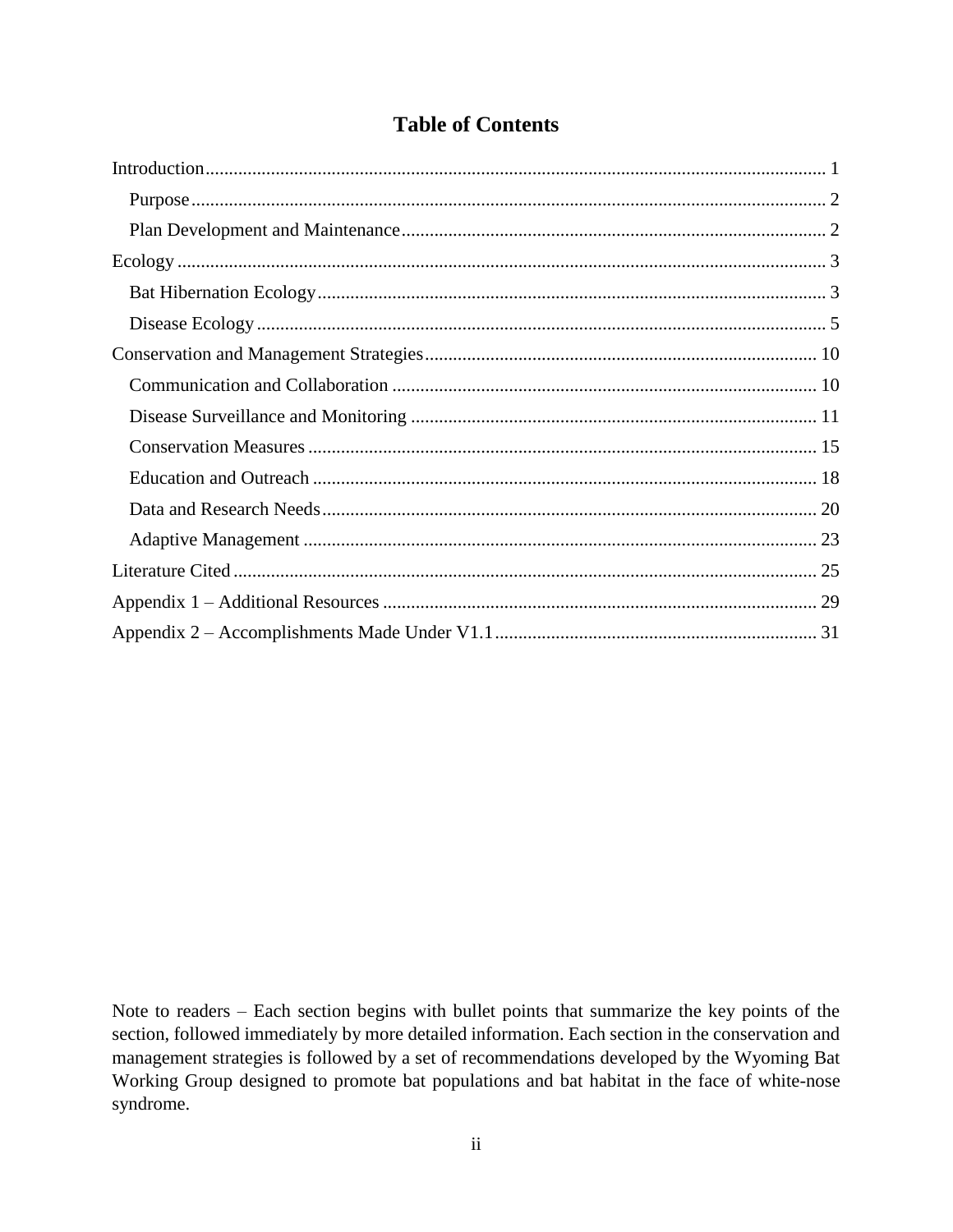# <span id="page-3-0"></span>**Introduction**

- Bats are integral in many ecosystem services and represent 15% of all mammal species in Wyoming. The majority of these species have sensitive species designations due to limited population sizes or potential population threats.
- White-nose syndrome (WNS) is a fungal disease introduced from Europe that has killed millions of hibernating bats in North America. The disease has been found in over half of all states in the United States and Canadian provinces. The fungus that causes the disease, *Pseudogymnoascus destructans* (Pd), was first documented in Wyoming in 2018.
- Mortality rates from WNS are high in the eastern US and may reach 100% in some bat populations. While many bat species in Wyoming have yet to be exposed to Pd, it has the potential to affect many of the bat species that occur in the state.

Bats are integral in many ecosystem services. They serve as primary consumers of terrestrial and aquatic invertebrates, many of which cause damage to agricultural resources and threaten human health (Kunz and Parsons 2009). They are also an important component of biodiversity and ecosystems worldwide. For example, the 18 bat species documented in Wyoming represent 15% of all mammal species in the state, making them a large component of the state's biodiversity. The majority of bat species that occur in Wyoming have sensitive species designations due to limited population sizes or potential population threats from wind energy, roost disturbance, habitat loss, persecution, climate change, and disease (Table 1).

White-nose syndrome is a fungal disease that has caused the mortality of millions of hibernating bats in North America. WNS was first documented at Howes Cave, near Albany, New York in 2006 (Blehert et al. 2009). The causative agent of WNS is the fungal pathogen *Pseudogymnoascus destructans* (formerly classified as *Geomyces destructans*), which is commonly referred to as Pd (Blehert et al. 2009, Gargas et al. 2009, Minnis and Lindner 2013). Pd is thought to have originated in Europe (Puechmaille et al. 2010, Wibbelt et al. 2010), where the fungus infects hibernating bats but does not appear to cause widespread mortality. Pd was likely accidentally introduced to North America by humans. The disease has since spread rapidly westward across the continent and is the principle threat to the persistence of bat populations that hibernate during winter in Canada and the United States. In 2016, WNS made a large geographic jump and was detected in Washington (Lorch et al. 2016). As of the finalization of this plan, WNS has been confirmed in 35 states and 7 Canadian provinces (White-nose Syndrome Response Team 2020). Pd has been confirmed in 4 additional states, including Wyoming. Pd was first documented in Wyoming in 2018 in a single little brown myotis (*Myotis lucifugus*) at Fort Laramie National Historic Site in Goshen County (Abernethy 2018). In 2019, Pd was documented near Lusk in Niobrara County on multiple little brown myotis. To date, WNS has not been documented in Wyoming. Both Pd and WNS are expected to continue to spread across Wyoming and beyond in the near future.

Mortality rates from WNS are high and may reach 100% in some bat populations in the eastern US. All bats in North America have low fecundity, with most species giving birth to only 1 pup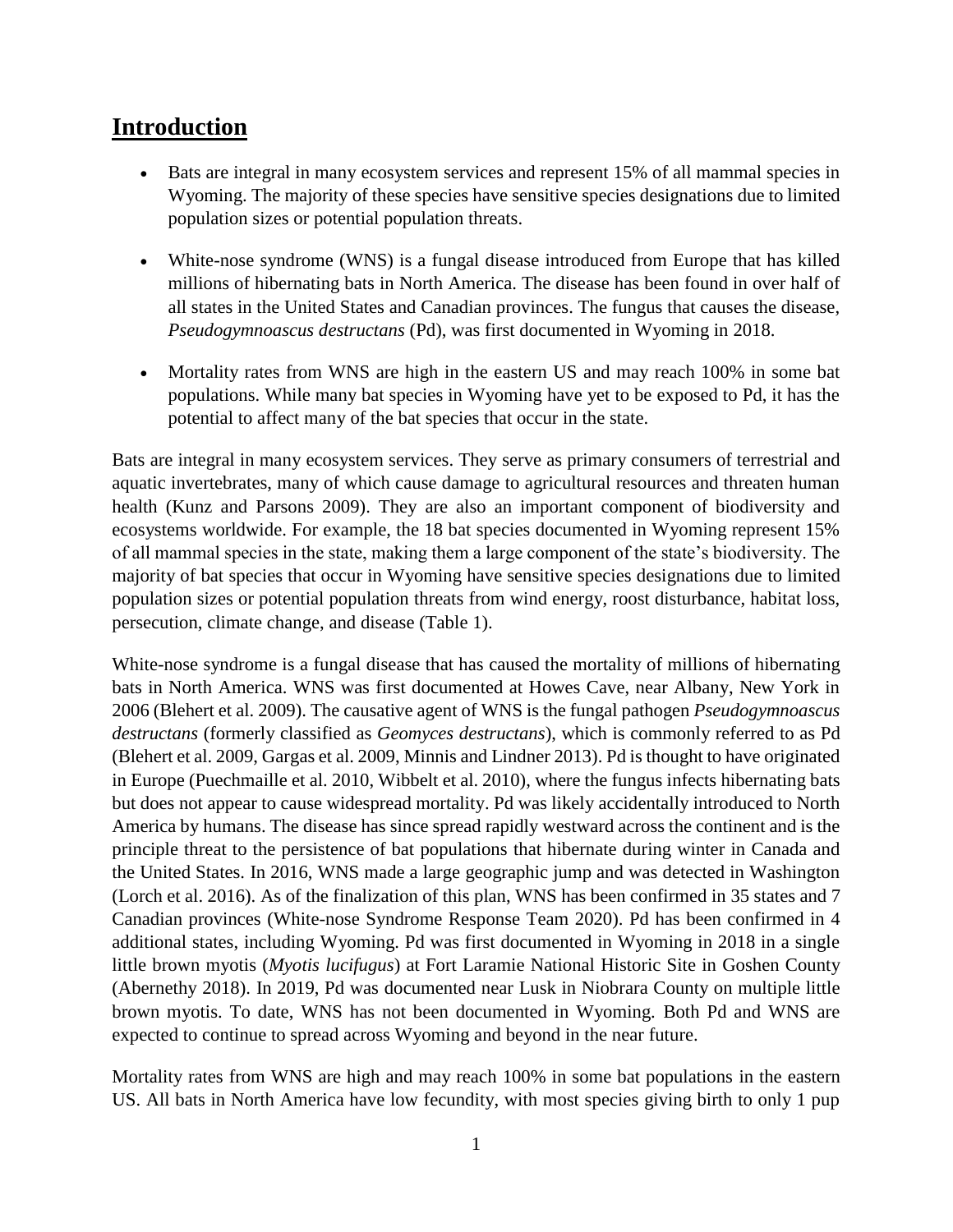each year. Bats are long-lived and generally have low mortality rates in the absence of disease. These life history traits reduce the probability of long-term persistence of bat species affected by WNS. Most species of bats that have been exposed to Pd are found in the eastern United States; most western bat species have yet to be exposed to the fungus, including many species in Wyoming. Pd has the potential to affect many of the bat species that occur in Wyoming, but it is unknown how the disease will affect bat populations in the state. However, evidence from portions of North America where WNS has occurred for some time suggests that most hibernating bats will potentially face large declines (Knudsen et al. 2013). Specifically, species within the most speciose genera of bat in Wyoming, *Myotis,* has shown high rates of decline in the east. Thirteen of the bat species that occur in Wyoming hibernate in winter. Eight of these species have been affected by WNS elsewhere in their range, and Pd has been confirmed in an additional 4 species (Table 1). Little brown myotis, northern long-eared myotis (*M. septentrionalis*), and American perimyotis (*Perimyotis subflavus*) are particularly vulnerable to WNS, and large declines have been observed in other portions of these species' ranges. Additionally, western small-footed myotis (*M. ciliolabrum*), which has been confirmed with Pd, is closely related genetically and displays similar ecological traits to eastern small-footed myotis (*M. leibii*), which has experienced high mortality from WNS in eastern North America.

#### <span id="page-4-0"></span>**Purpose**

Wyoming's bat populations have only recently been exposed to Pd, and wildlife and land managers, researchers, and conservation organizations are concerned about the potential consequences for local bat populations. To that end, the purpose of this plan is to 1) assist decision makers in coordinating a statewide response to WNS and 2) preserve and manage Wyoming's bats and bat habitat in the presence of the emerging threat posed by WNS. While this plan is primarily written for land and wildlife managers with regulatory and statutory authority of wildlife species and landscapes that support bats and bat habitat, all stakeholders have a role in furthering these cooperative efforts to minimize impacts of WNS on bats in Wyoming. Consequently, this plan provides a consistent and durable response strategy for all stakeholders with an interest in bat conservation and management in Wyoming.

#### <span id="page-4-1"></span>**Plan Development and Maintenance**

- This plan is a product of the Wyoming Bat Working Group (WYBWG), which is a subgroup of the Western Bat Working Group. Members of the WYBWG represent a diverse set of stakeholders interested in bat conservation and management in Wyoming.
- This plan represents the  $2<sup>nd</sup>$  version of "A Strategic Plan for White-nose Syndrome in Wyoming". This version incorporates new knowledge, survey methodologies, and other relevant information that has been learned since the first version was published in 2012.
- This plan will be reviewed annually by the WYBWG, which will facilitate revisions as necessary.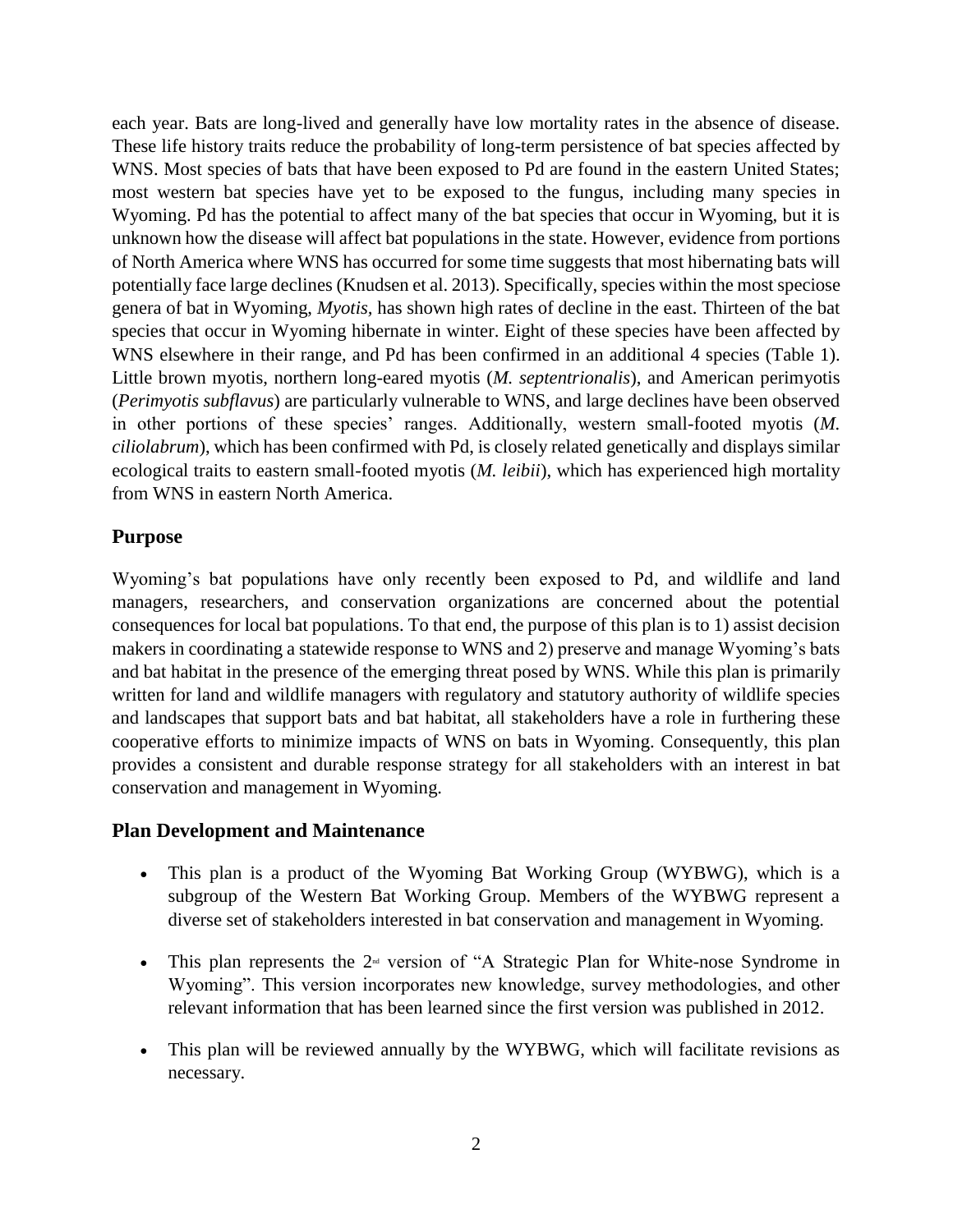This plan is a product of the WYBWG. The WYBWG is a subgroup of the larger Western Bat Working Group, whose mission is to facilitate communication among interested parties and reduce risks of species decline or extinction; provide a mechanism by which current information regarding bat ecology, distribution, and research techniques can be readily accessed; and develop a forum in which conservation strategies can be discussed, technical assistance provided, and education programs encouraged. Membership in the WYBWG is voluntary and represents stakeholders interested and experienced in bat conservation and management in Wyoming, including state and federal wildlife and land managers, researchers, local conservation districts, non-governmental organizations, and cave recreation groups.

This plan represents the 2<sup>nd</sup> version of "A Strategic Plan for White-nose Syndrome in Wyoming". Version 1.1 was published in 2012, when Pd and WNS were >250 miles from Wyoming. Since that time, major advances in our understanding of the disease and its ecology have been made, and the distribution of Pd and WNS has increased to include much of the United States and Canada. Also during this time, the WYBWG, through its member agencies and organizations, has made significant strides in our understanding of bat distribution and ecology in Wyoming pre-WNS. This updated version incorporates this new knowledge along with survey methodologies and other relevant information. Major accomplishments made since the publication of the 1<sup>st</sup> version are detailed in Appendix 2.

Because Pd and WNS have only recently been described, the state of knowledge is continually growing. Similarly, the distribution of the fungus and disease has recently affected habitats and bat species not previously exposed, including those in Wyoming. Consequently, it will be important to continually evaluate this plan and update when necessary. At a minimum, the plan will be reviewed annually by the WYBWG to evaluate recent information and assess the need for updates. Future updates will be facilitated through the WYBWG.

# <span id="page-5-0"></span>**Ecology**

At the time of publication of this plan, only the little brown myotis has been documented with Pd in Wyoming; the fungus has not been found in any hibernacula tested, and it is unknown where these active bats hibernated or acquired the fungus. It is thought that Pd and WNS have the potential to affect many of the bat species that occur in Wyoming, including species that have yet to be exposed, and evidence from portions of North America where WNS has occurred for some time suggests that most hibernating bats may potentially face large declines (Knudsen et al. 2013).

# <span id="page-5-1"></span>**Bat Hibernation Ecology**

• The majority of bat species in Wyoming hibernate in winter. Hibernacula are generally characterized by relatively stable cold temperatures and high humidity throughout the hibernation season.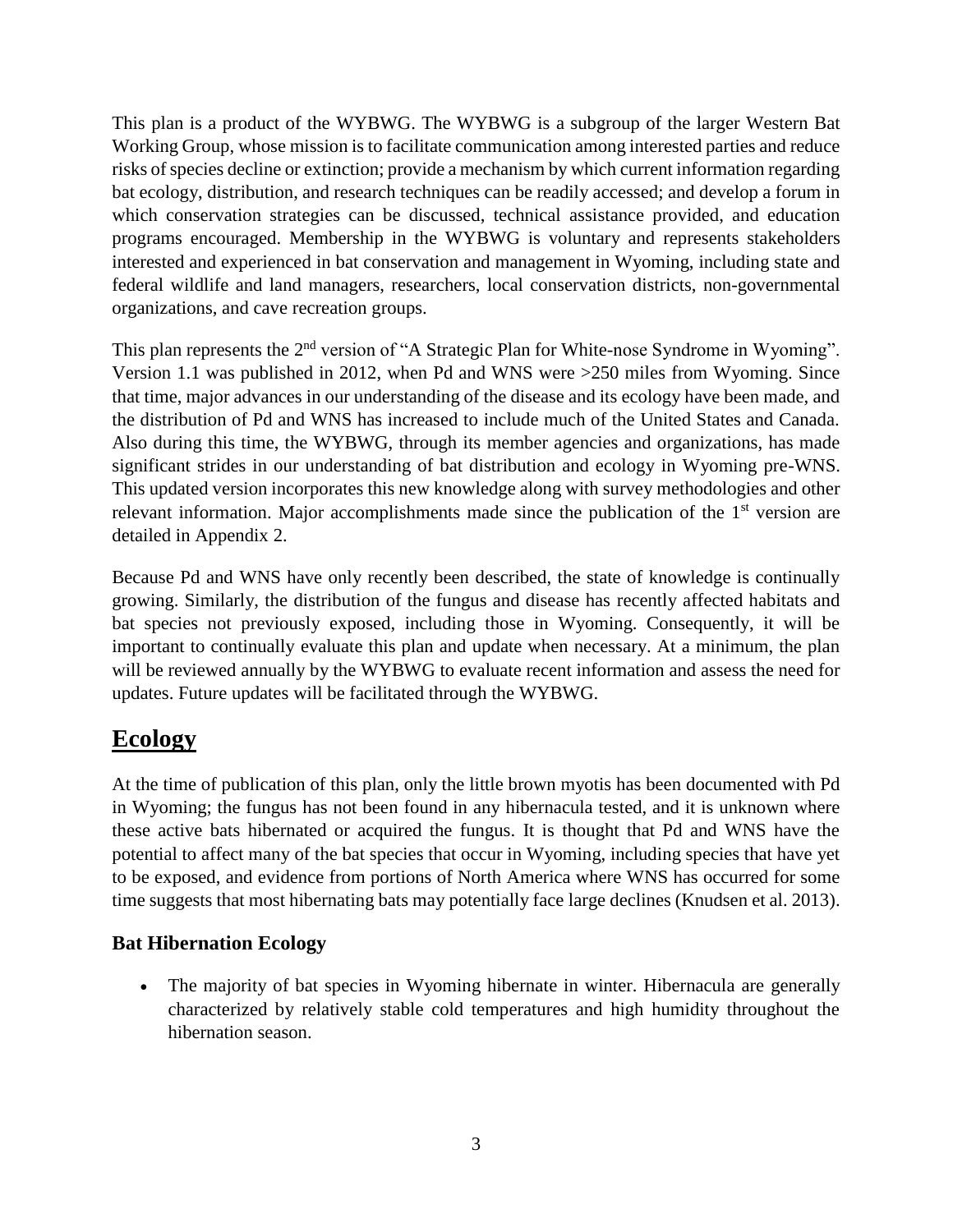- Microenvironment requirements for hibernation vary by bat species, with larger species generally able to hibernate at colder temperatures. Behavioral adaptations and body condition may further determine where bats hibernate within a hibernaculum.
- Bats hibernate in a variety of structures throughout their range, including caves, abandoned mines, badland formations, rock crevices, boulder fields, and concrete culverts. Hibernacula in the western United States generally contain orders of magnitude fewer bats than those in the East.
- There are few known hibernacula for any bat species in Wyoming, with the exception of Townsend's big-eared bats (*Corynorhinus townsendii*). Ongoing research suggests that most bats in the West are selecting features much smaller than the caves and abandoned mines documented in eastern North America.

The majority of bat species that occur in Wyoming hibernate in winter (Table 1). In Wyoming, hibernation likely spans mid-October to late April. Spending winter in a torpid state allows bats to remain near their summer range during a time of year when harsh environmental conditions and limited prey availability would otherwise not allow survival. In general, suitable hibernation sites are characterized by relatively stable low temperatures and high humidity throughout the hibernation season (Perry 2013). Low temperatures allow bats to sustain long bouts of torpor, and high relative humidity levels reduce evaporative water loss (Perry 2013).

Microenvironment requirements for hibernation vary by bat species. The full range of temperatures that allow successful hibernation are  $0^{\circ}$  – 18° C. Most bats that hibernate in select caves with temperatures between  $2^{\circ} - 10^{\circ}$  C with 60% – 100% relative humidity (Perry 2013). In Wyoming, average temperatures in known hibernacula are  $4.7^{\circ} - 9.4^{\circ}$  C (range -5.5° – 25.2° C), and average relative humidity ranges from  $65.4\% - 100\%$  (Beard 2016). Larger bats (e.g., big brown bats [*Eptesicus fuscus*] and Townsend's big-eared bats) are generally able to hibernate at colder temperatures and lower relative humidity than smaller bats (e.g., little brown myotis and western small-footed myotis). Behavioral adaptations such as clustering may allow smaller-bodied bat species to utilize colder hibernation sites. Body condition may also affect microsite selection, with bats with higher body fat composition selecting warmer locations within hibernacula than those with lower body fat composition (Boyles et al. 2007).

Physical structures in which bats hibernate (i.e., hibernacula) may include a variety of geologic or anthropogenic structures. Often these include caves and abandoned mines but may also include badland formations, rock crevices, boulder fields, and concrete culverts (Neubaum et al. 2006, Perry 2013, Barnhart and Gillam 2017, Klug-Baerwald et al. 2017, Neubaum 2018). Landscape level hibernacula use and selection in Wyoming and other portions of western North America are poorly understood (Neubaum 2018, Weller et al. 2018). In general, hibernation ecology of bats in western North America is quite different than that of bats in the eastern half of the continent, with western hibernacula containing orders of magnitude fewer bats than eastern hibernacula (Weller et al. 2018).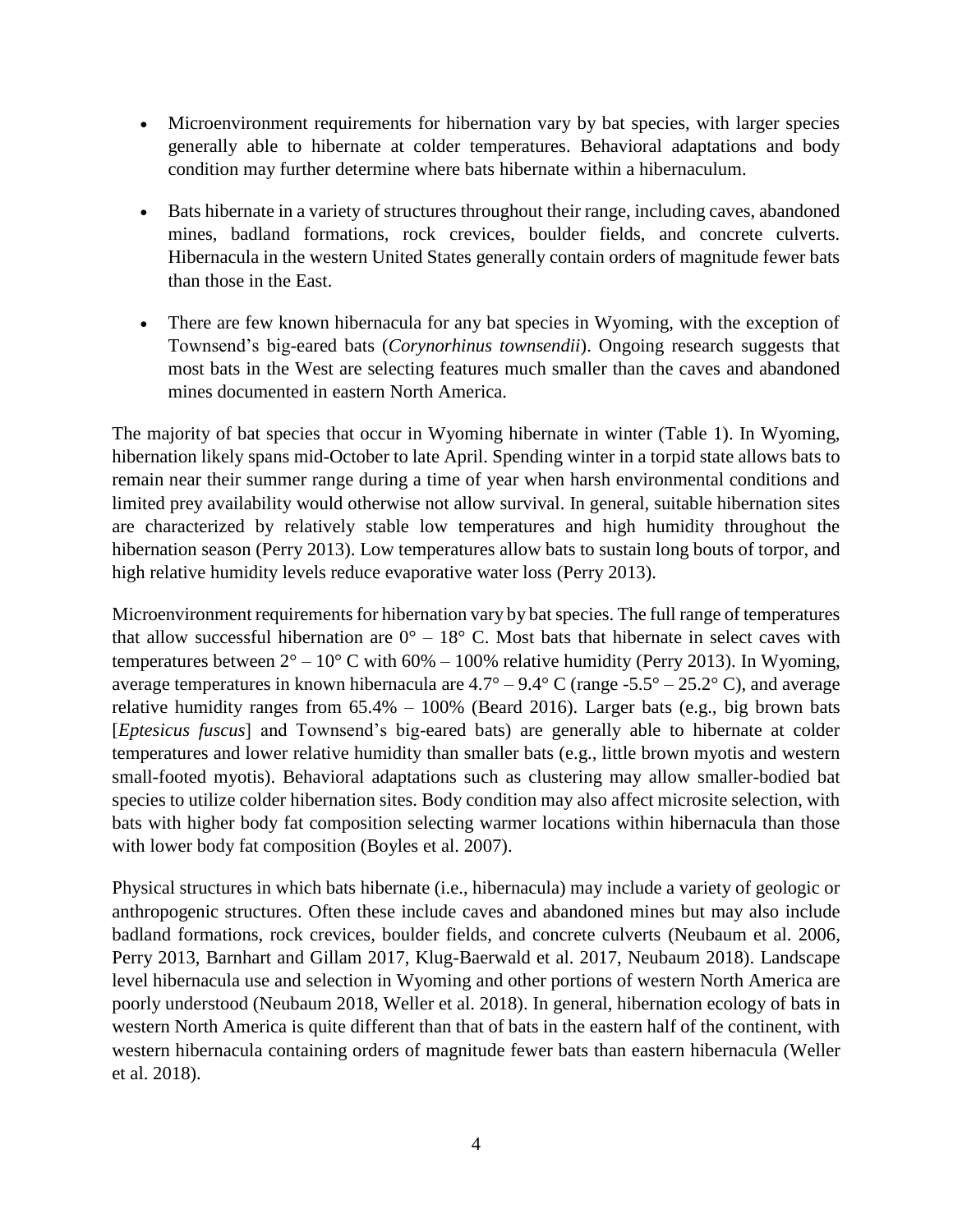There are few known hibernacula for most bat species in Wyoming, with the exception of Townsend's big-eared bat, and it is thought that most bats are selecting features much smaller than the caves and abandoned mines documented in eastern North America. The small number of bats roosting in known cavernous roosts over the winter in Wyoming cannot account for the large numbers known to occupy summer roosts in the state (WGFD, unpublished data). In Colorado, bats have been documented using talus slopes and rock crevices (Neubaum et al. 2006, Neubaum 2018), and bats in North Dakota and Alberta, Canada hibernated in badland formations (Barnhart and Gillam 2017, Klug-Baerwald et al. 2017). Mean winter temperatures in these types of hibernacula were lower than those typically found in caves or abandoned mines used as hibernacula elsewhere, but warmer than similar surrounding features that were not used by hibernating bats (1.5° C [SE =  $0.3$ ° C] in crevices and  $0.8$ ° C [SE =  $0.87$ ° C] in rock formations; Klug-Baerwald et al. 2017, Neubaum 2018). Temperature and relative humidity at these sites in winter could support Pd, but temperature and relative humidity conditions in summer are unknown. No microclimate data for these types of features are available for Wyoming. Where evaluated, very small numbers of bats have been observed using any single non-cavernous hibernation site at any given time, which may reduce transmission of Pd among individual bats (Klug-Baerwald and Brigham 2017, Neubaum 2018), although this has yet to be thoroughly explored.

## <span id="page-7-0"></span>**Disease Ecology**

- Pd is the causal agent of WNS. The fungus is cold-adapted and grows best at high relative humidity, conditions mirroring those found in bat hibernacula.
- Pd persists and grows in cave soil for many years, even in the absence of bats, indicating that contamination of hibernation sites may affect bats using these sites even if unoccupied for multiple seasons.
- Pd can present as a conspicuous white fungal growth on the muzzle, ears, and wing and tail membranes, although some bats may not display any outward clinical signs. Bats may also display wing damage including thinning of the wing membrane, loss of pigmentation, holes, or a general flaky appearance.
- Other signs of WNS may include bat mortality beyond typical levels; observed declines in wintering populations; or odd behavior, including live bats on the ground in or near hibernacula, bats roosting nearer than normal to the hibernacula entrance, and increased bat activity outside of the hibernacula during cold weather conditions.
- The mechanisms of WNS infection that lead to death are not entirely understood, but may be related to water loss, electrolyte imbalance, infection, and increased arousals resulting in loss of fat reserves.
- It is thought that Pd is primarily spread by bat-to-bat interactions, but it is also easily transferred from bat to environment and environment to bat. The role of summer roosts in the spread is unknown. Human-aided spread remains a significant concern.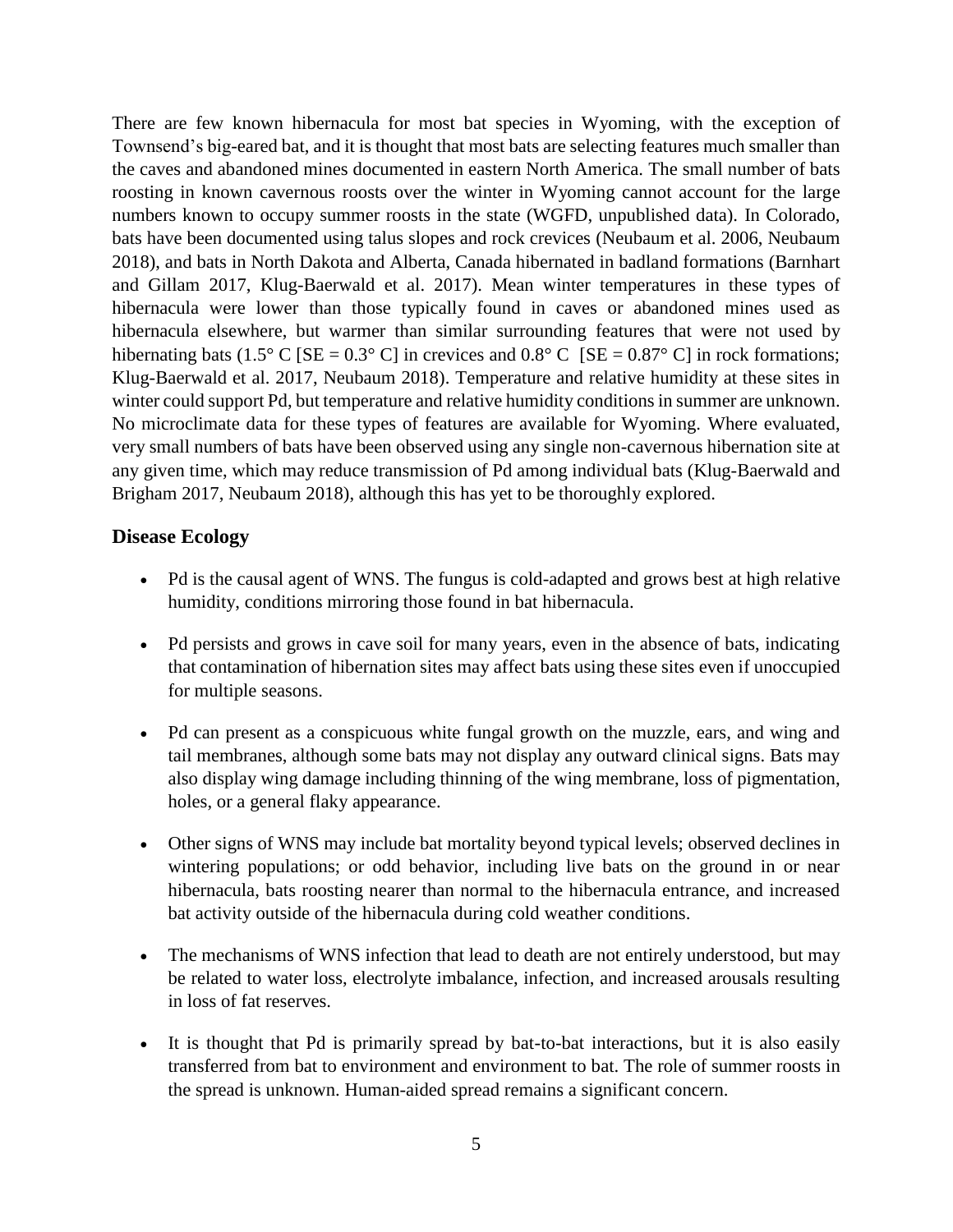- As of the writing of this plan, WNS has been confirmed in 12 bat species in North America. Six additional species have been documented with Pd but have not yet been documented with diagnostic signs of WNS.
- Data collected at a number of known hibernacula in Wyoming indicated that temperature and relative humidity are within the range that supports growth of Pd. There is still some uncertainty as to whether microclimate conditions at all hibernacula will allow the fungus to persist in all portions of the state.

Pd is a fungal pathogen and the causative agent of WNS (Gargas et al. 2009, Minnis and Lindner 2013). The fungus was described originally as *Geomyces destructans*, and literature published prior to 2013 uses this scientific name, including version 1.1 of this plan. Pd is cold adapted, with optimal growth temperatures ranging from  $5^{\circ}$  – 10 $^{\circ}$ C, similar to temperatures found in bat hibernacula in winter (Blehert et al. 2009, Gargas et al. 2009). However, Pd growth in laboratory settings occurred between  $3^{\circ} - 20^{\circ}$ C, suggesting growth across a fairly broad temperature profile and potential year-round growth in many hibernacula settings (Blehert et al. 2009, Perry 2013). In addition to being cold adapted, Pd growth is most pronounced at high relative humidity, also a key characteristic of hibernacula. Specifically, growth of Pd was highest at relative humidity of  $\geq$ 81.5% (Marroquin et al. 2017). However, growth occurred at relative humidity levels of  $\leq$ 70%, indicating that drier sites may still support Pd (Marroquin et al. 2017).

Pd persists in cave soil for many years, even in the absence of bats (Hoyt et al. 2015). In laboratory settings, Pd was capable of persisting multiple years, indicating that contamination of hibernation sites with Pd may affect bats using these sites even if unoccupied for multiple seasons (Hoyt et al. 2015). Likewise, Pd displays growth in cave sediments, leading to increased WNS infection rates for bats through time at a site (Reynolds et al. 2015). Within hibernacula, prevalence of Pd is very low when first introduced but increases to nearly 80% of sediment samples within 3 years (Verant et al. 2018). Bats and cave sediments (i.e., surface soil, fresh guano) generally support higher levels of Pd than cave or mine walls (Verant et al. 2018).

When affecting bats at high levels, Pd can present as a conspicuous white fungal growth visible around the muzzle, ears, and wing and tail membranes of infected bats, leading to the name "whitenose syndrome". This fungal growth is only visible in winter (United States Geological Survey National Wildlife Health Center 2018) when bats are hibernating and not actively grooming. The amount of visible fungus varies from inconspicuous to obvious, and other non-pathogenic fungus species may be similar in appearance, highlighting the need for laboratory confirmation. However, bats harboring Pd or affected by WNS may not display outward clinical signs, particularly in certain seasons. Affected bats may also display delayed arousal from torpor following disturbance events in hibernacula. Bats that appear thin and / or dehydrated (characterized by wrinkly and flaky appearance of wing and tail membranes) may be affected by WNS. Individual bats may also display wing damage including thinning of the wing membrane, loss of pigmentation, holes, or a general flaky appearance, which may present well into the active season. Long-wave UV light may also show light orange fluorescence on hairless portions of bats infected with Pd (Turner et al. 2014).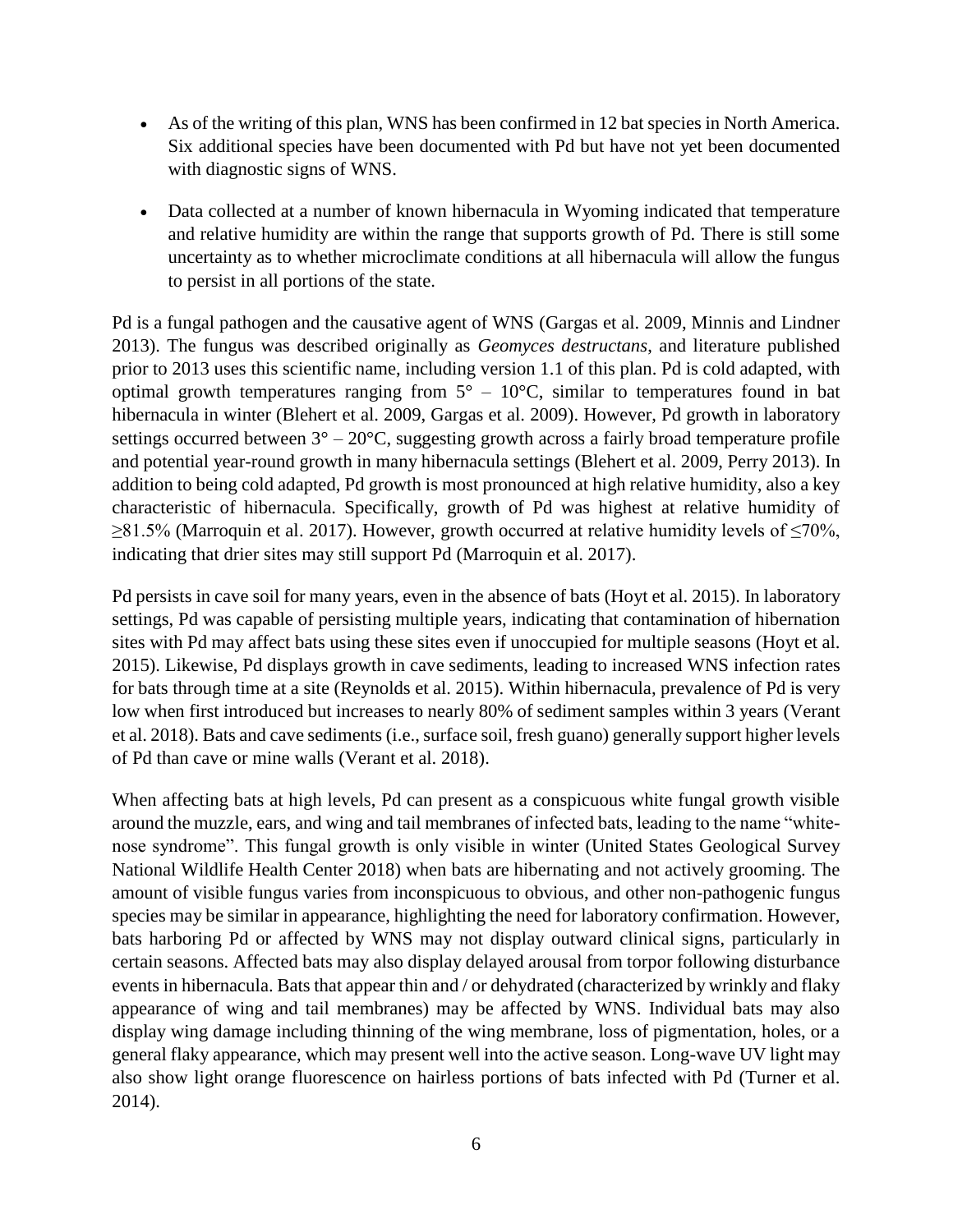Within hibernacula, signs of Pd contamination or WNS infection of bats may include bat mortality beyond typical levels or observed declines in wintering populations. Also, odd behavior of bats at or near hibernacula may be associated with WNS including live bats on the ground in or near the hibernacula, bats roosting near the hibernacula entrance (either inside the hibernacula or nearby), and increased bat activity outside of the hibernacula during cold weather conditions. Townsend's big-eared bats in Wyoming routinely roost in the twilight zone near hibernacula entrances in the absence of Pd. Discretion should be used before revisiting or further disturbing hibernacula that support Townsend's big-eared bats.

The mechanisms of WNS infection that lead to death are not entirely understood. Bats infected with Pd have higher rates of water loss and develop electrolyte imbalances as a result of damage to the skin from the fungus (Cryan et al. 2013, Ehlman et al. 2013). Additionally, bats with WNS suffer from fat depletion both from the initial infection of the epidermis and from increased rates of arousal events (Verant et al. 2014). These fat reserves are critical for overwinter survival of hibernating bats, and depletion can lead to death via starvation. Some bats with WNS also die from exposure when leaving the hibernacula in winter.

Pd and WNS can be readily transferred across the landscape, but how and when the fungus spreads is poorly understood (Ballmann et al. 2017). It is thought that the fungus is primarily spread by bat-to-bat interactions, but it is also easily transferred from bat to environment and environment to bat. Because Pd can persist in hibernacula year-round, the fungus may be spread at any time if bats use infected sites as day or night roosts during the active season (Ballmann et al. 2017). The role of summer roosts (e.g., maternity roosts, etc.) in the spread of Pd and WNS is still unknown. Human-aided spread is also a significant concern, either through the movement of spores or of bats infected with Pd. Bat researchers and cavers should adhere to the most recent decontamination procedures and protocols (see Appendix 1).

As of the writing of this plan, WNS has been confirmed in 12 bat species in North America. Of these 8 are found in Wyoming (Table 1). Six additional species have been documented with Pd but displayed no diagnostic signs of WNS. This includes 4 species found in Wyoming (Whitenose Syndrome Response Team 2020).

Overall, microclimate conditions suitable for hibernating bats align with growth conditions required by Pd (Blehert et al. 2009, Verant et al. 2012, 2018). For some time, it had been assumed that temperature and relative humidity in caves and abandoned mines are warmer and drier, respectively, in the western United States (Knudsen et al. 2013), which would provide less favorable environmental conditions for growth of Pd. However, these assumptions are not supported by data (Knudsen et al. 2013). While microclimate conditions of most caves and abandoned mines in Wyoming remain largely unknown, data collected at a number of known hibernacula in the state indicated that temperature and relative humidity are within the range that supports growth of Pd (Beard 2016). Based on these data, it is likely that at least some bat hibernacula in Wyoming can support Pd. Because known hibernacula cannot account for the entire population of bats in Wyoming, there is still some uncertainty as to whether microclimate conditions at all hibernacula will allow the fungus to persist in all portions of the state.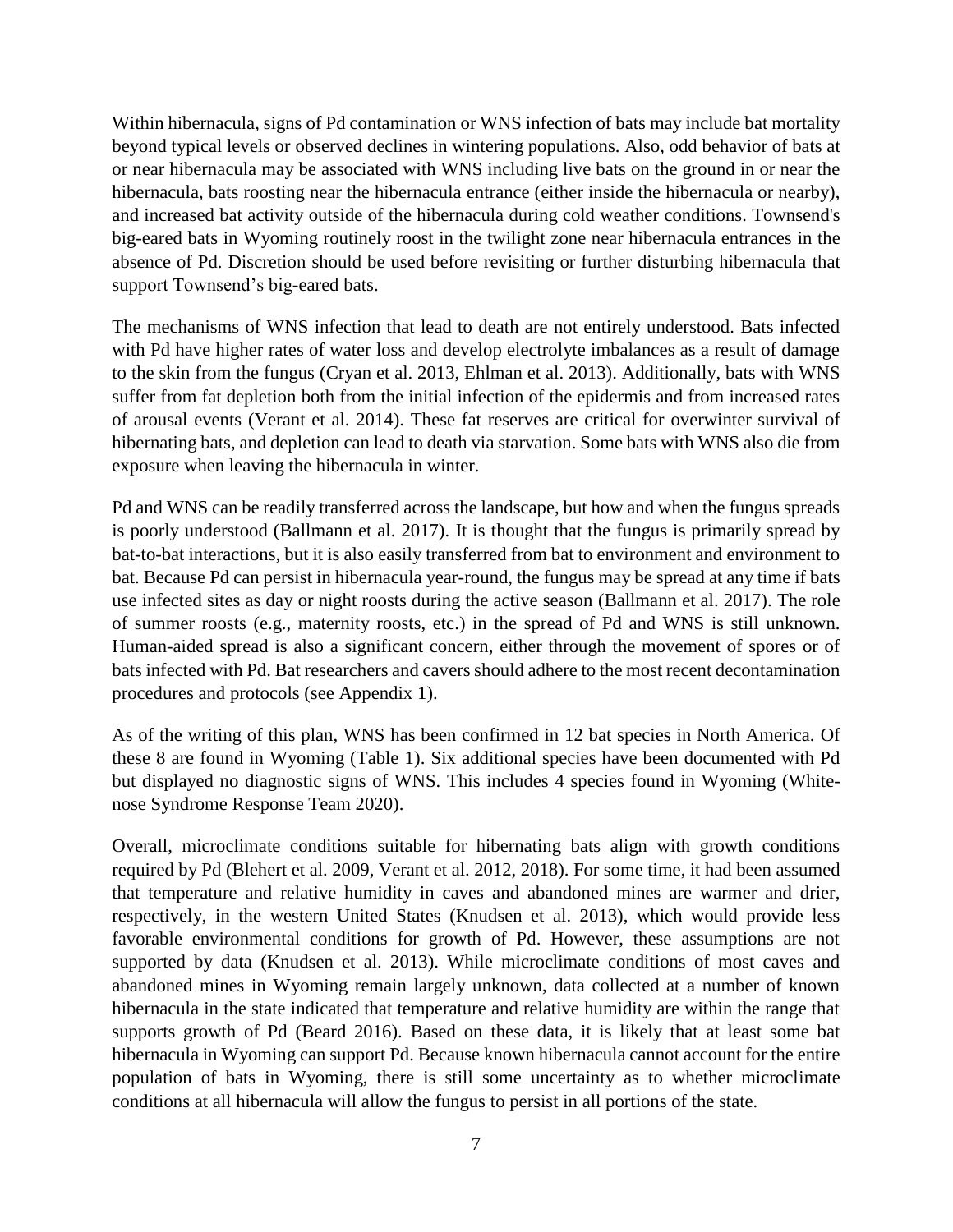Table 1. Bat species that occur in Wyoming, agency status, biological parameters that may influence potential sensitivity to Pd or WNS, and national disease status as of 2020. All United States Fish and Wildlife Service (USFWS) status designations are in response to population declines from WNS. For up-to-date information on species confirmed with WNS or Pd, visit the WNS National Response Team website (see Appendix 1).

| Species*                    | <b>WGFD</b> | <b>USFWS</b> | Wyoming              | <b>USFS</b> | Hibernating | Migrating   | WNS confirmed             | Pd confirmed |
|-----------------------------|-------------|--------------|----------------------|-------------|-------------|-------------|---------------------------|--------------|
|                             | <b>SGCN</b> | listed       | <b>BLM</b> Sensitive | Sensitive   | species     | species     | (national)                | (national)   |
| Antrozous pallidus          | $\mathbf X$ |              |                      |             | X           |             |                           |              |
| Pallid bat                  |             |              |                      |             |             |             |                           |              |
| Corynorhinus townsendii     | $\mathbf X$ |              | $\mathbf X$          | R2/R4       | $\mathbf X$ |             |                           | $\mathbf X$  |
| Townsend's big-eared bat    |             |              |                      |             |             |             |                           |              |
| Eptesicus fuscus            |             |              |                      |             | $\mathbf X$ |             | $\boldsymbol{\mathrm{X}}$ | $\mathbf X$  |
| Big brown bat               |             |              |                      |             |             |             |                           |              |
| Euderma maculatum           | X           |              | X                    | R2/R4       | $\mathbf X$ |             |                           |              |
| Spotted bat                 |             |              |                      |             |             |             |                           |              |
| Lasionycteris noctivagans   |             |              |                      |             | $\mathbf X$ | $\mathbf X$ |                           | $\mathbf X$  |
| Silver-haired bat           |             |              |                      |             |             |             |                           |              |
| Lasiurus borealis           | $\mathbf X$ |              |                      |             |             | $\mathbf X$ |                           | $\mathbf X$  |
| Eastern red bat             |             |              |                      |             |             |             |                           |              |
| Lasiurus cinereus           |             |              |                      | R2          |             | $\mathbf X$ |                           |              |
| Hoary bat                   |             |              |                      |             |             |             |                           |              |
| Myotis californicus         |             |              |                      |             | $\mathbf X$ |             |                           |              |
| California myotis           |             |              |                      |             |             |             |                           |              |
| Myotis ciliolabrum          | $\mathbf X$ |              |                      |             | $\mathbf X$ |             |                           | $\mathbf X$  |
| Western small-footed myotis |             |              |                      |             |             |             |                           |              |
| Myotis evotis               | $\mathbf X$ |              | $\mathbf X$          |             | $\mathbf X$ |             | $\boldsymbol{\mathrm{X}}$ | $\mathbf X$  |
| Long-eared myotis           |             |              |                      |             |             |             |                           |              |
| Myotis lucifugus            | $\mathbf X$ | <b>UR</b>    |                      |             | $\mathbf X$ |             | $\mathbf X$               | $\mathbf X$  |
| Little brown myotis         |             |              |                      |             |             |             |                           |              |
| Myotis septentrionalis      | $\mathbf X$ | <b>LT</b>    |                      |             | $\mathbf X$ |             | X                         | $\mathbf X$  |
| Northern long-eared myotis  |             |              |                      |             |             |             |                           |              |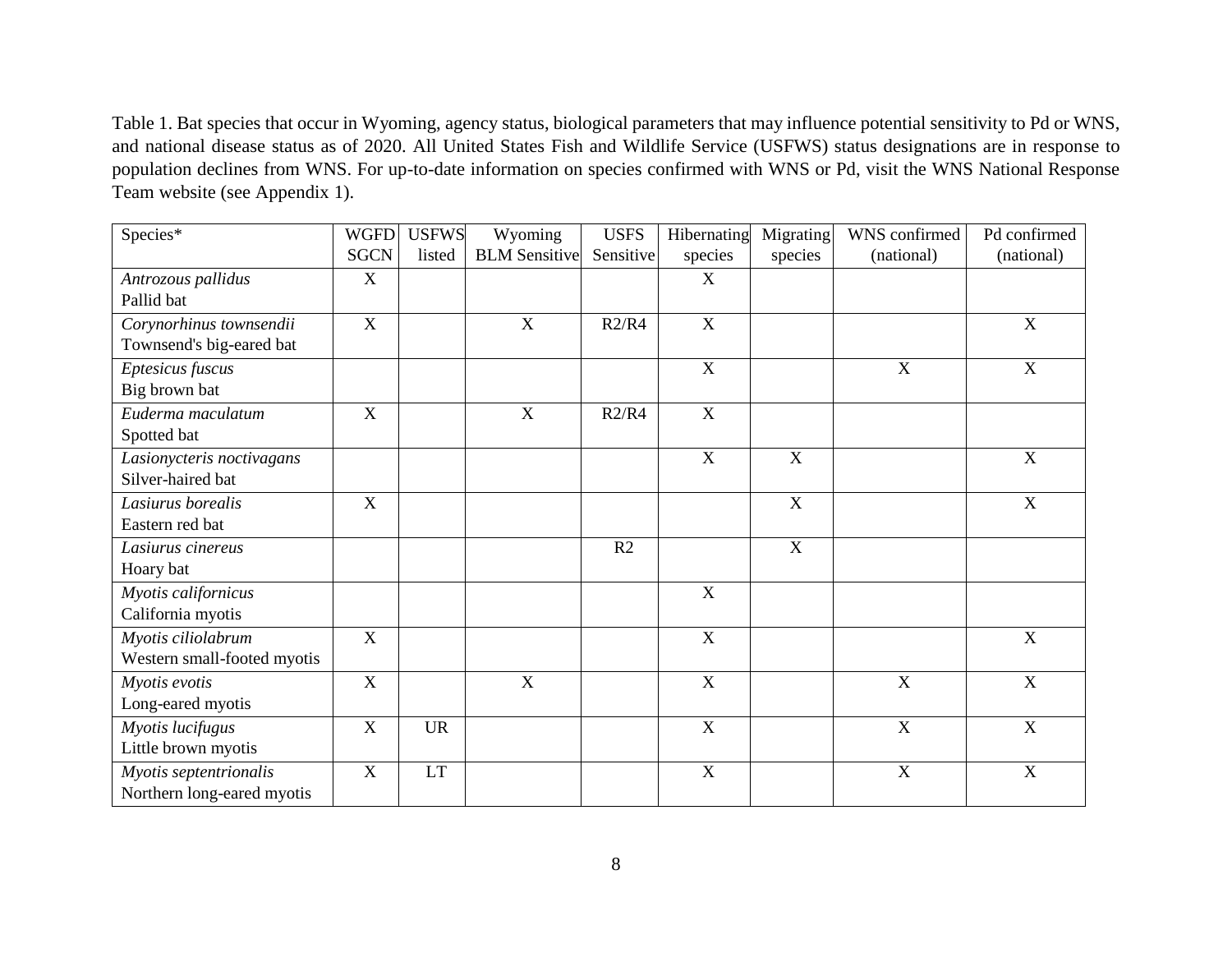#### Table 1 continued.

| Species*                  | <b>WGFD</b> | <b>USFWS</b> | Wyoming              | <b>USFS</b>    | Hibernating               | Migrating | WNS confirmed | Pd confirmed |
|---------------------------|-------------|--------------|----------------------|----------------|---------------------------|-----------|---------------|--------------|
|                           | <b>SGCN</b> | listed       | <b>BLM</b> Sensitive | Sensitive      | species                   | species   | (national)    | (national)   |
| Myotis thysanodes         | X           |              | X                    | R <sub>2</sub> | X                         |           | X             | X            |
| Fringed myotis            |             |              |                      |                |                           |           |               |              |
| Myotis volans             | X           |              |                      |                | $\boldsymbol{\mathrm{X}}$ |           | X             | X            |
| Long-legged myotis        |             |              |                      |                |                           |           |               |              |
| Myotis yumanensis         | X           |              |                      |                | $\boldsymbol{\mathrm{X}}$ |           | X             | X            |
| Yuma myotis               |             |              |                      |                |                           |           |               |              |
| Nyctinomops macrotis      |             |              |                      |                |                           |           |               |              |
| Big Free-tailed bat       |             |              |                      |                |                           |           |               |              |
| Perimyotis subflavus      |             | <b>UR</b>    |                      |                | $\boldsymbol{\mathrm{X}}$ |           | X             | X            |
| American perimyotis       |             |              |                      |                |                           |           |               |              |
| Tadarida brasiliensis     |             |              |                      |                |                           |           |               |              |
| Brazilian free-tailed bat |             |              |                      |                |                           |           |               |              |

WGFD SGCN = Wyoming Game and Fish Department Species of Greatest Conservation Need (WGFD 2017)

USFWS Listed: UR = Under Review; LT= Listed Threatened

Wyoming BLM Sensitive (BLM 2010).

USFS Sensitive: R2 = Rocky Mountain Region (USFS Region 2 2018); R4 = Intermountain Region (USFS Region 4 2016).

\* National Park Service, at-risk species include all species native to national park units that are listed (i.e., endangered, threatened, proposed, and candidate) under the Endangered Species Act; state, tribal, and locally listed species; and other native species that are of special conservation management concern to parks (e.g., rare, declining, sensitive, or unique species; NPS 2006)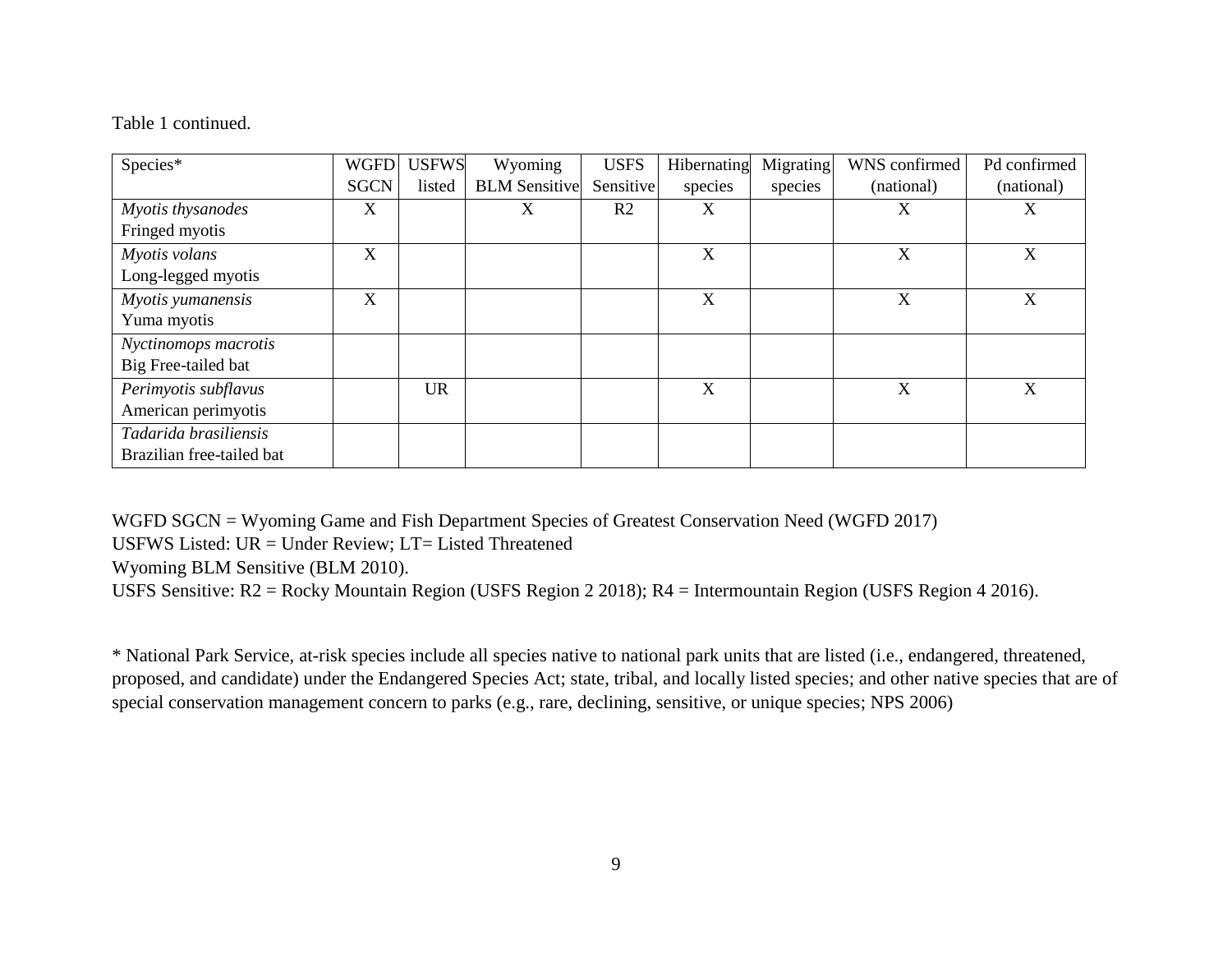# <span id="page-12-0"></span>**Conservation and Management Strategies**

## <span id="page-12-1"></span>**Communication and Collaboration**

- The WYBWG will meet annually to coordinate bat management and conservation efforts in Wyoming.
- The United States Fish and Wildlife Service (USFWS) leads the national WNS Response Team. In Wyoming, the regional WNS coordinator for USFWS legacy Region 6 facilitates information dissemination from the National Team. The Wyoming Game and Fish Department (WGFD) Nongame Mammal Biologist serves as the state WNS coordinator.
- All bat handling activities require permits from the WGFD that stipulate researchers evaluate each captured bat for wing damage indicative of WNS and report to the WGFD. In the case of federally listed species, the USFWS requires additional permits. Any bats captured or observed that appear to be infected with Pd or symptomatic of WNS should be reported immediately to the WGFD Nongame Mammal Biologist.

Conservation and management of bats and bat habitat in Wyoming in the face of WNS requires coordination and collaboration among many partners and stakeholders. This includes coordinated education and outreach, research, management actions, and communication both prior to and when Pd or WNS is detected in an effort to minimize spread. The WYBWG provides a valuable conduit to coordinate bat management and conservation efforts throughout the state. At a minimum, the WYBWG will continue to meet annually to discuss and coordinate conservation, management, and monitoring needs for bats in Wyoming. Many organizations and stakeholders have an interest in bats and their habitats. Consequently, it will be critical to maintain open communication and collaboration among all stakeholders (e.g., citizen scientists, cavers, wildlife rehabilitators, etc.).

At a national level, the USFWS leads the WNS Response Team, which is comprised of biologists, researchers, land managers, and other stakeholders (United States Fish and Wildlife Service 2011). The USFWS further identifies regional WNS coordinators to facilitate communication and collaboration among neighboring states; Wyoming is included in USFWS legacy Region 6. The regional WNS coordinator facilitates quarterly conference calls among all interested parties within the legacy region. As specified in the first version of this plan, the WGFD Nongame Mammal Biologist serves as the state WNS coordinator and point of contact for the National WNS Response Team. As such, the state WNS coordinator is responsible for coordinating communication among agencies and interested parties regarding surveillance efforts, status updates, and other information or data needs as they pertain to Wyoming. The state WNS coordinator maintains a list of interested partners and stakeholders, and, at a minimum, updates all interested parties twice per year, once at the beginning of the hibernation season and again at the conclusion of the WNS surveillance season. These stakeholders are responsible for further disseminating this information among relevant personnel in their agencies or organizations. At a minimum, biannual updates include ongoing activities, new developments, objectives that are being implemented, surveillance plans and results, and any new management recommendations for Wyoming. If disease testing results in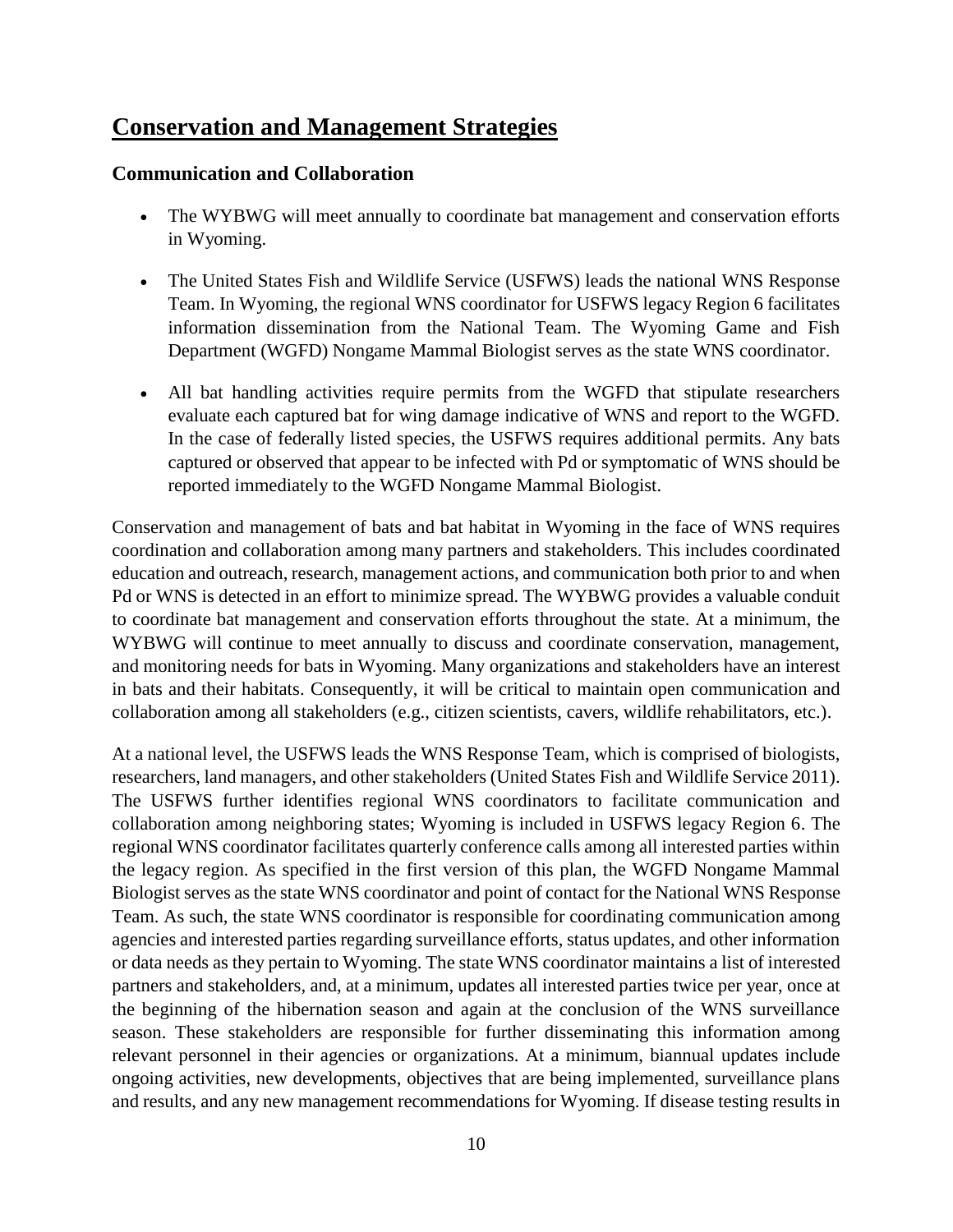a change in status for a county, the state WNS coordinator will notify all personnel on this list as soon as possible.

Any activity that includes handling live bats requires a WGFD Chapter 33 Permit. If the activity includes a bat listed as Threatened or Endangered under the Endangered Species Act, a permit is also required by USFWS. Surveys conducted on public lands may require additional permitting and coordination. The WGFD Nongame Mammal Biologist coordinates with the WGFD Permitting Officer to ensure that updated permit stipulations and information is disseminated via the Chapter 33 Permit annually and upon any change of status within the state. Any bats captured or observed that appear to be infected with Pd or symptomatic of WNS (e.g., wing damage, UV fluorescence, depigmentation of wings, etc.) should be reported immediately to the WGFD Nongame Mammal Biologist, who will facilitate submission for disease testing and communication with the WNS Coordinator for the relevant land management agency. However, field signs are not direct evidence of Pd or WNS infection as they may be caused by other factors. As such, caution in describing these observations and attributing their cause should be taken. Prompt reporting is critical as it may allow any observations to be confirmed or otherwise followed up on. If Pd or WNS is detected in a county or in a bat species for which the fungus or disease has not been documented, the observing party or agency should coordinate closely with the WGFD to develop any public information dissemination. The WGFD Nongame Mammal Biologist will coordinate with the National WNS Response Team to update spread maps as needed.

*RECOMMENDATION: Continue to identify and involve key stakeholders for bat conservation and management in Wyoming to expand the reach and breadth of the WYBWG.*

*RECOMMENDATION: Disseminate WNS information among stakeholders biannually via email or conference call, including information on on-going activities, surveillance results, objectives being implemented, and any new management recommendations for Wyoming. Update stakeholders as soon as possible when surveillance results lead to a change in county status.*

## <span id="page-13-0"></span>**Disease Surveillance and Monitoring**

- Disease surveillance and monitoring are central components of the National WNS Plan. The national WNS Response Team and National Wildlife Health Center have established case definitions for Pd and WNS confirmation in bats.
- Early detection is critical to implement management actions and includes both passive and active surveillance.
- Passive WNS surveillance relies on the public, cavers, or other entities to report sick or dead bats or unusual behavior or evaluation of bats collected for other reasons (e.g., rabies testing).
- Active WNS surveillance includes hibernacula surveys or spring trapping efforts designed to detect the presence of Pd or WNS. Spring efforts are important in Wyoming due to the relatively small numbers of bats observed in hibernacula in the state.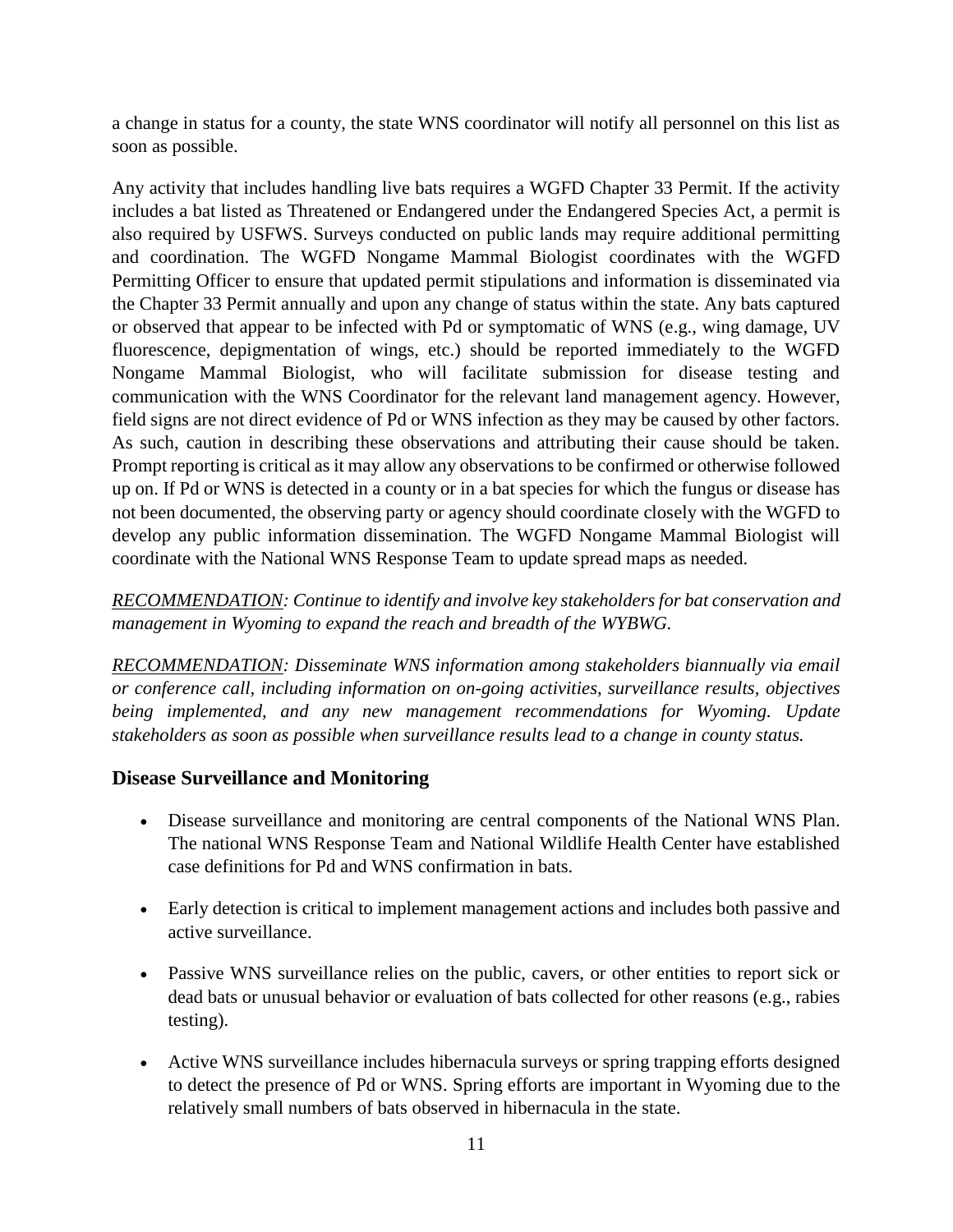- Surveillance needs will dictate the types of samples needed and timing of sample collection.
- Environmental samples, including sediment collection and swabs from walls, can be collected at any time of year at roosts, thus minimizing disturbance to roosting bats as well as sampling effort. Pooled guano samples can be collected in spring and early summer as bats return to maternity roosts. Pd can be detected through these samples, but WNS cannot be confirmed.
- Sampling bats at hibernacula or through spring trapping can confirm both Pd (swabs from bats) and WNS (wing biopsies) if present.

Disease monitoring and surveillance for Pd and WNS is a central component of the "National WNS Plan" (United Sates Fish and Wildlife Service 2011). The White-nose Syndrome Response Team in conjunction with the National Wildlife Health Center (NWHC) has established case definitions for Pd and WNS confirmation in bats (see Appendix 1; White-nose Syndrome Response Team 2020). Confirmation of WNS requires histologic evidence of disease and presence of Pd, while a determination of the presence of Pd indicates that the fungus, but not signs of the disease, have been detected. Pd infection at a site can precede clinical signs by 1-2 winters based on prior observations in the eastern United States. However, it is unclear whether this pattern will remain consistent across the western United States due to differences in species and hibernation ecology as described above. Because case definitions are subject to change, users should consult the USGS NWHC for the most recent information (see Appendix 1).

Early detection is critical to implement management actions to benefit bats in a timely way, minimize the spread of the disease, better predict areas likely to be affected next, evaluate population and species-level impacts, and improve understanding of transmission dynamics. This is particularly true throughout Wyoming where the majority of bat species and habitat features are not currently affected by WNS or Pd. Several specific information gaps are filled by WNS and Pd surveillance, including mapping the distribution of the fungus and disease in Wyoming through time and identifying which bat species may be susceptible to WNS. WNS surveillance and monitoring is generally broken down into passive and active surveillance.

Passive surveillance efforts do not include intentional exploration for WNS or Pd presence and require active engagement and education to promote reporting by the general public, cavers, and other entities. Reports made by the general public or recreational cavers may be critical in early detection of WNS and should be reported as soon as possible. For example, a public report in Washington led to the first detection of Pd and WNS in that state (Lorch et al. 2016). Observations of sick or dead bats or unusual bat behavior should be reported immediately to the WGFD. In many states, including Wyoming, sick or dead bats are often submitted to veterinary diagnostic labs for rabies testing. The WGFD Nongame Mammal Biologist coordinates with the Wyoming State Health Laboratory to facilitate disease testing of rabies-negative bats during the surveillance season.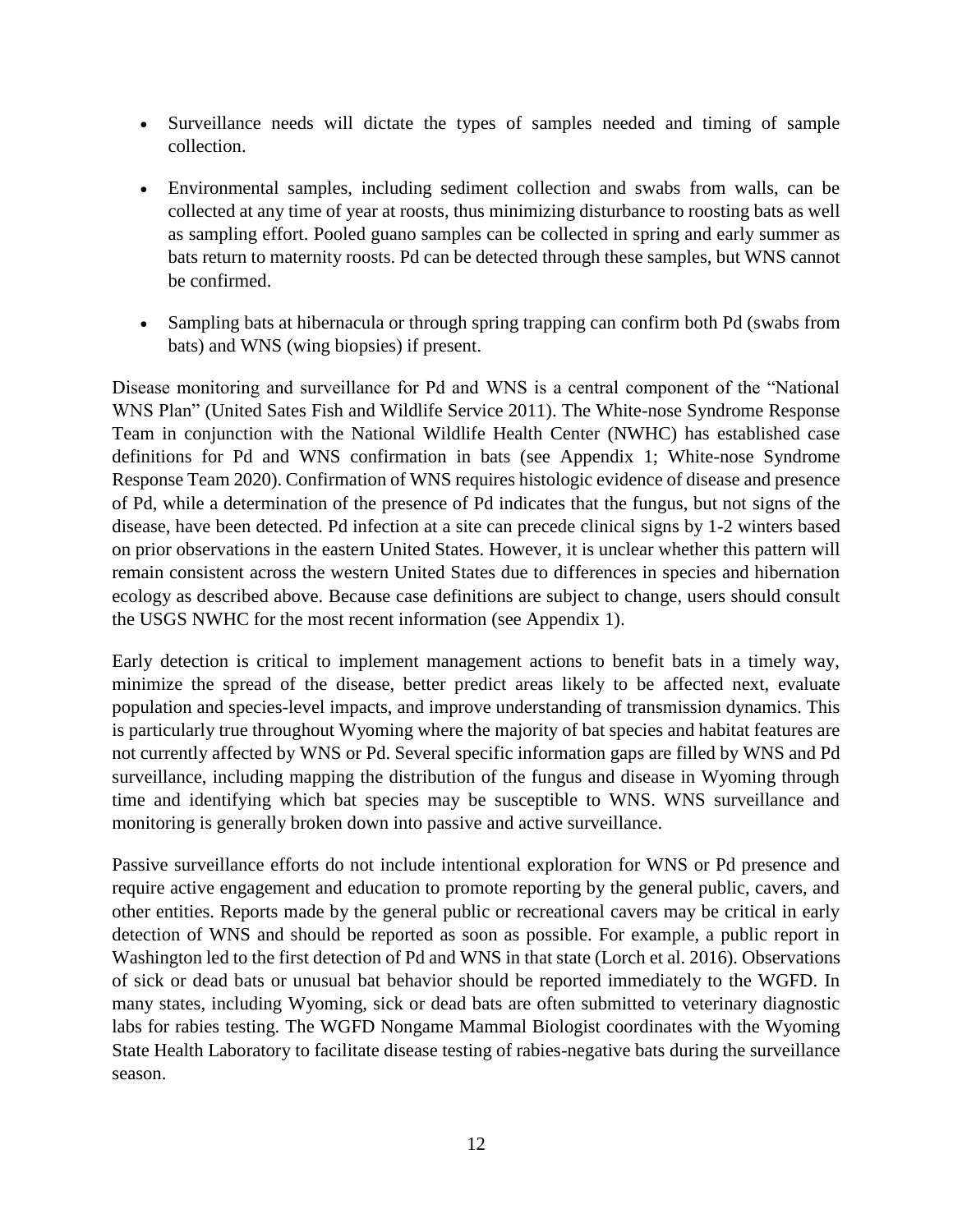Active surveillance efforts occur specifically to obtain samples for laboratory testing to detect Pd or WNS. These include hibernacula surveys or spring trapping in an effort to detect Pd- or WNSaffected bats. The most frequently implemented surveillance method to date is hibernacula surveys to collect wing swabs, wing biopsies, whole bats, and / or environmental samples within hibernacula or at hibernacula entrances as bats emerge during the winter or spring. While hibernacula surveys are important in tracking the progression and effects of the disease, they are not sufficient as the sole surveillance method in Wyoming because bats at risk for WNS congregate in relatively small numbers during the winter in the West, and hibernacula locations are largely unknown (Weller et al. 2018). To ensure the earliest possible detection of the fungus, bats may be captured at maternity roosts or on the landscape in early spring shortly after emerging from hibernation and before bats have had time to clear the fungus. At a minimum, all bat researchers must assess the wing membranes for signs of WNS damage using the Wing-damage Index (Reichard 2010), regardless of season, and follow USGS NWHC protocols (see Appendix 1) for swabbing the wing / muzzle of the infected individual and taking field photographs of any bats suspected of being infected with Pd as a condition of state permits.

Sample types and data needs will determine active surveillance techniques. Detection of Pd or WNS require that surveillance activities take place when the fungus is present in sufficient concentrations to be detectable via laboratory analysis or visible outward signs. Timing of surveys depends on the type of surveillance and environment in which samples are being collected. Table 2 outlines optimal timing for each survey technique. Sample types include environmental samples and samples from bats, including swabs, wing biopsies, and whole bats. Each sample type is discussed below. Refer to the most recent version of the "Bat White-Nose Syndrome (WNS)/Pd Surveillance Submission Guidelines" (see Appendix 1) for the most up-to-date methods for sample collection.

Environmental samples allow for detection of Pd in the environment and can be collected within hibernacula at any time of year, thus avoiding the need to disturb hibernating bats. They can also be collected to increase sample size in hibernacula with limited or inaccessible bats. In general, Pd is detectable in environmental samples 1 - 3 years after detected in bats hibernating at a site (Verant et al. 2018). Consequently, bats may be exposed to Pd up to 3 years before the fungus is detectable via environmental sampling.

Samples collected from bats are generally of higher diagnostic value, but require specific permitting from WGFD and the USFWS in the case of bat species listed under the ESA. Sampling bats, either at a hibernation site or on the landscape, allows surveyors to look for visible fungus and evaluate wing membranes for damage or fluorescence (Reichard and Kunz 2009, Reichard 2010, Turner et al. 2014). Swab samples allow for the detection of Pd in a minimally invasive way. However, swab samples alone do not provide evidence of WNS, only presence of Pd. If permit stipulations allow, or upon direction of the Nongame Mammal Biologist, a wing biopsy or whole bat should be collected if WNS is suspected at a new site. Wing punch biopsies and whole bats may be used for histopathology to confirm WNS and genetic testing for Pd. However, these samples should only be taken from bats with lesions characteristic of Pd/WNS or that display fluorescence under UV light and upon coordination with WGFD.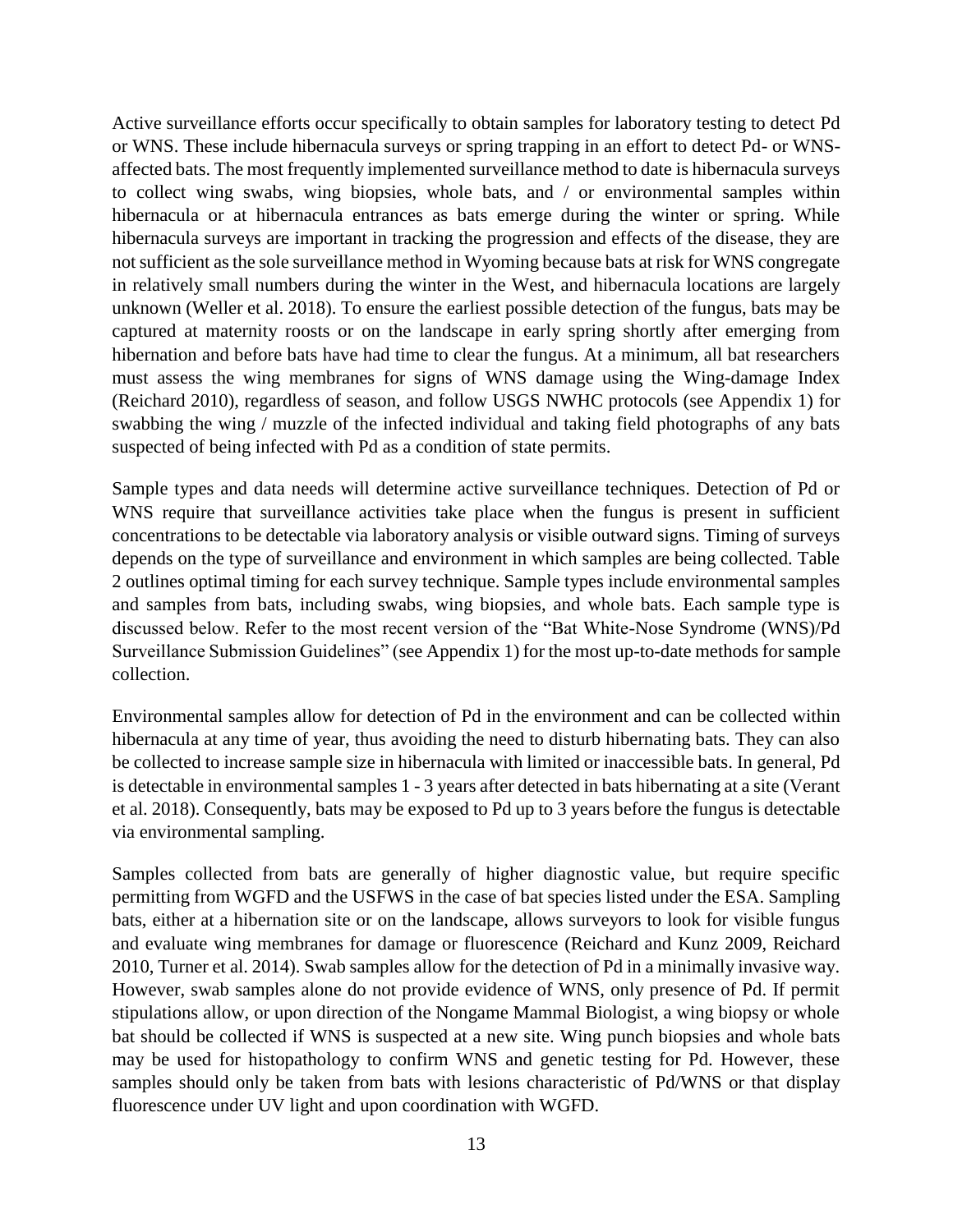Table 2. Summary of timing and sample types that may be obtained by different Pd and WNS survey techniques.

| <b>Survey type</b>                                                                                      | Sample type                                               | <b>Timing</b>                                                                                                                                                     | <b>Surveillance results</b>                                                                        |
|---------------------------------------------------------------------------------------------------------|-----------------------------------------------------------|-------------------------------------------------------------------------------------------------------------------------------------------------------------------|----------------------------------------------------------------------------------------------------|
| <b>Hibernation</b> site<br>(environmental samples)<br>only)                                             | Cave / mine<br>sediments<br>Substrate swabs               | Year round (after bats<br>emerge from hibernation)                                                                                                                | Pd detection only -<br>early detection<br>unlikely.                                                |
| <b>Hibernation</b> site                                                                                 | Wing swabs, wing<br>biopsies, whole bats                  | Last half of hibernation<br>season (mid-January $-$<br>mid-March)<br>For sites with poor<br>access, any time during<br>hibernation (mid-<br>November – mid-March) | Pd detection for all<br>sample types; WNS<br>confirmation for<br>biopsies and whole<br><b>bats</b> |
| Landscape (includes spring)<br>emergence at hibernacula,<br>maternity colony, and<br>general landscape) | Wing swabs, wing<br>biopsies, whole bats,<br>pooled guano | $\sim$ 4 weeks following<br>emergence from<br>hibernation (April – May,<br>high elevation sites may<br>be sampled into June)                                      | Pd detection for all<br>sample types; WNS<br>confirmation for<br>biopsies and whole<br>bats        |

*RECOMMENDATION: Identify surveillance needs for state and federal land management and wildlife agencies. Identify, prioritize, and coordinate surveillance locations based upon identified objectives. Secure funding and ensure cost sharing to allow for effective surveillance and analyses.*

*RECOMMENDATION: Utilize the WYBWG and other mechanisms to collaboratively develop and implement strategic, statewide surveillance to ensure timely tracking of Pd and WNS in Wyoming. Coordinate activities prior to the WNS surveillance season to maximize coverage and address local, regional, and national surveillance objectives.*

*RECOMMENDATION: Develop mechanisms for the public to report sick or dead bats or unusual behavior of bats in Wyoming, particularly in the winter and early spring that may be indicative of WNS.*

*RECOMMENDATION: Ensure all WNS surveillance results are uploaded to national platforms (e.g., NABat) following discussions with appropriate state and federal WNS coordinators.*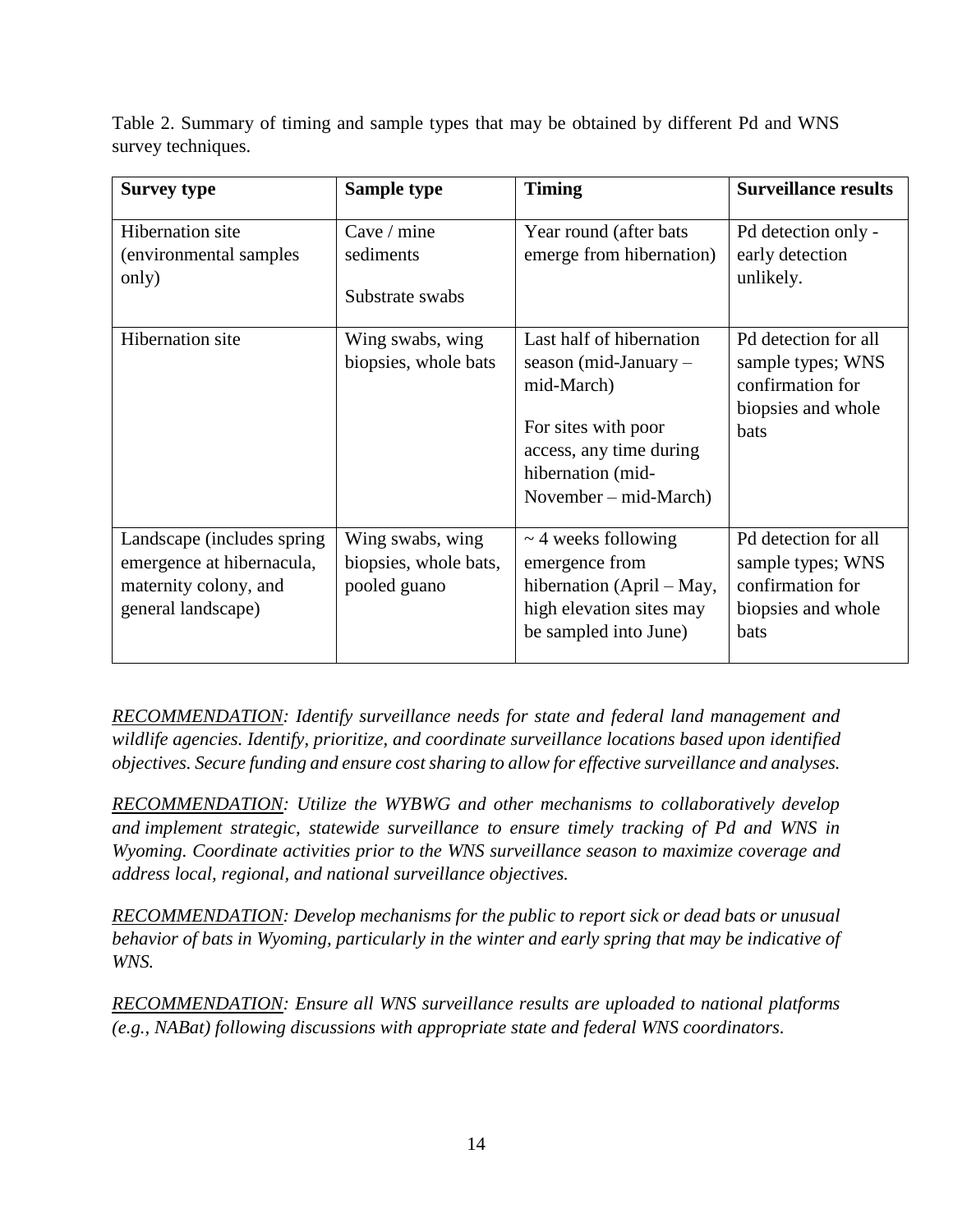## <span id="page-17-0"></span>**Conservation Measures**

- To date, prevention of WNS is limited to reducing human spread of Pd. Anyone handling bats or entering hibernation or maternity sites should follow the National WNS Decontamination Protocol to minimize human-facilitated spread of Pd. Researchers and biologists conducting bat work in Wyoming must ensure that capture equipment has not been previously used in Pd- or WNS-positive areas.
- When appropriate, it is recommended that management agencies require anyone entering a cave to secure a cave use permit to allow agencies to better understand cave use, manage visitor use, disseminate educational and outreach material, and stipulate decontamination protocols.
- Installation of bat-friendly gates should be considered at important roosts where recreational use or disturbance negatively affects bats or compromises human safety.
- Use of caves by bats and humans should be monitored before and after installing batfriendly gates to evaluate effectiveness of the closure as well as effect on the cave environment and biota.
- When managing hibernacula, it is recommended that the majority of management and disease monitoring efforts be focused on important hibernacula, especially where human disturbance may be a significant concern.
- Supporting bat survival and reproduction during the active season is necessary to maintain healthy bat populations and promote recovery following WNS-caused declines. WNS is one of a suite of conservation challenges that should be considered by managers when supporting bats and their habitat.

To date, prevention of WNS is limited to reducing human spread of Pd. Because Pd can persist year-round, anyone accessing hibernation sites at any time could potentially acquire and spread the fungus. Additionally, biologists and researchers handling bats could transmit spores on clothing and capture equipment. To reduce the potential for human-aided transmission of Pd, a group of state and federal agencies and researchers have developed "The National WNS Decontamination Protocol." This document was developed to provide science-based recommendations to clean gear and equipment (e.g., clothing, capture and caving gear, etc.) that may have been exposed to Pd. In the United States, these decontamination procedures should be followed any time bats or bat habitats (e.g., caves) are contacted. Researchers and biologists conducting bat work in Wyoming must ensure that capture equipment has not been previously used in Pd- or WNS-positive areas. Surveyors should identify in which counties work will occur and consult their WGFD Chapter 33 permit for specific details regarding acceptable use of capture gear. At the national scale, gear used within the Endemic Area should not be used in the Atrisk/Intermediate Area (refer to most recent version of "The National WNS Decontamination Protocol"). Researchers should develop a clear strategy for where all equipment will be stored,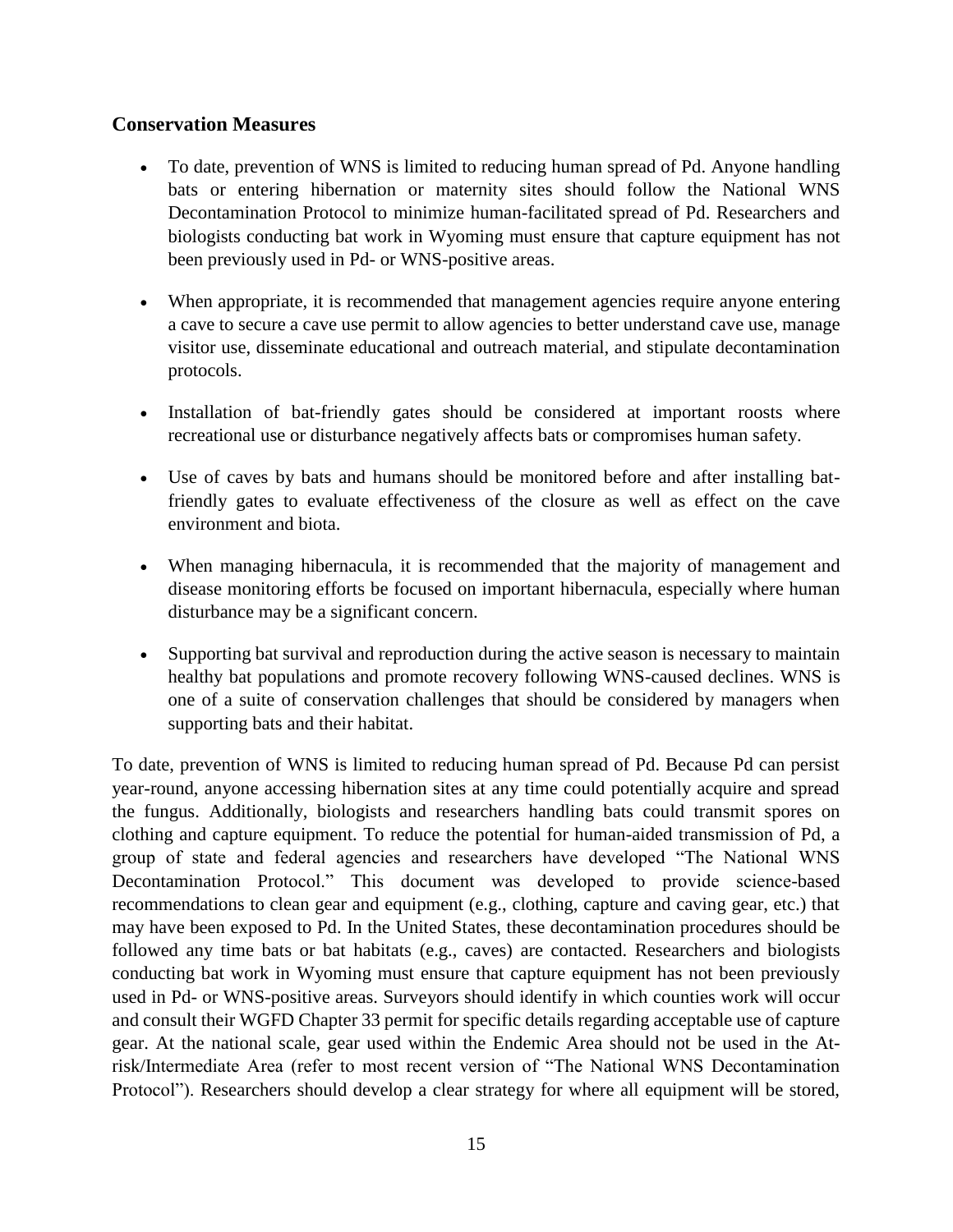transported, and decontaminated, with separate storage areas for gear used in management areas or counties with different statuses. When working in states or counties with different disease statuses, separate vehicles should be utilized for each status area. Use of dedicated site-specific gear should be considered when possible.

Important hibernacula or subterranean sites used as maternity colonies may be further protected by developing permitting systems for recreational cavers, installing bat-friendly gates, or implementing partial or full caving closures. When appropriate, it is recommended that management agencies consider requiring anyone entering a cave to secure a cave use permit. The permitting process allows agencies to better understand cave use and, in the case of gated caves, control visitor use. Limiting the number of individuals accessing a cave during any given period or precluding use during specific seasons can help limit disturbance to roosting bats. Permitting may also allow for targeted education and outreach efforts, which may reduce the probability of introducing Pd to a site or spread of Pd from a contaminated site. Additionally, stipulations such as following the most recent National WNS Decontamination Protocol may be included to ensure equipment has not previously entered caves in areas affected by Pd as well as proper decontamination upon exiting the cave. Guidance for managing subterranean sites and operating show caves to prevent spread of WNS and minimize disturbance of bats has been developed by the National WNS Team (see Appendix 1).

Installation of bat-friendly gates should be considered at known hibernacula when visitor use or other disturbance may negatively affect bats or compromise human safety. A number of considerations should be made when determining if a gate should be installed. Bat gates may alter natural air flow at cave and mine entrances, reducing suitability for hibernation. Consequently, gates should be installed only when necessary. In some cases, controlled human access may be desired, but in other cases all human access should be restricted. Restricted-access gates may provide weak points that allow access by vandals but also facilitate authorized access by recreationists or managers. In the case of abandoned mines, hard closures (i.e., closing all access to humans and bats) may be appropriate if the structure is extremely unsafe or does not provide bat habitat. However, hard closures may result in the loss of bat habitat and cause bat mortality if closures occur when bats are present. Bat surveys should occur prior to proposed closures, potentially across multiple seasons to determine if bats are present at the site or if a bat gate is a preferable alternative.

If installation of a bat-friendly gate is warranted, cave use by bats and humans should be monitored before and after installation to evaluate the effects of the gate on bat use and assess potential effects on the cave climate itself. Monitoring may include bat surveys and acoustic monitoring to understand timing and magnitude of bat use, motion activated cameras and lumen detectors to determine level of human use, and temperature and humidity loggers to monitor climate. If cave management plans are developed and specific management options are discussed, it will be important to maintain open communication with all affected stakeholders (e.g., wildlife and land management agencies, caving organizations, etc.).

Not all cavernous structures are used by bats or bat populations that are susceptible to WNS, and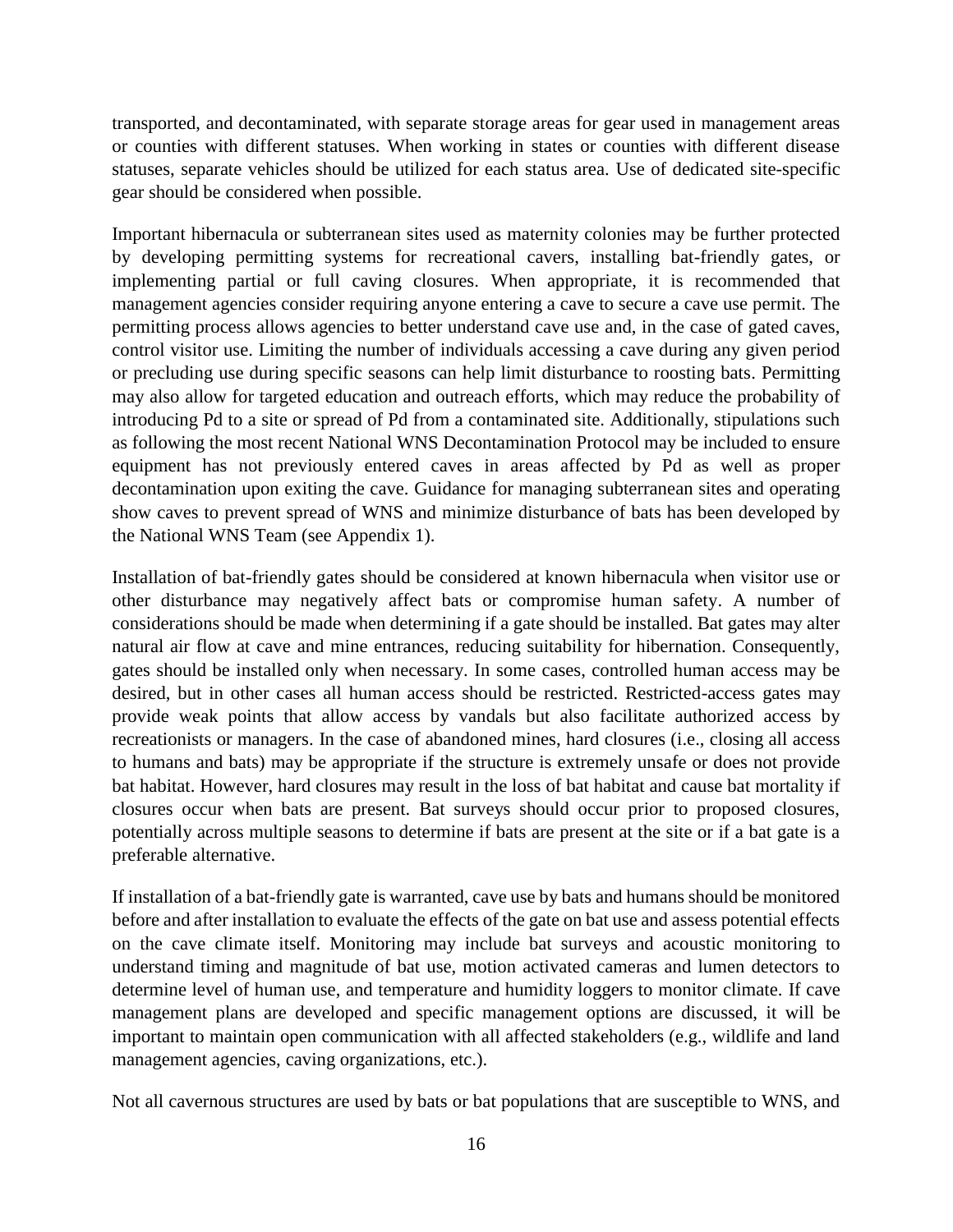not all hibernacula receive human visitation. To ensure that resources dedicated to managing bats and bat habitat under the possible influence of WNS are not expended in locations that do not support WNS susceptible bats, a risk assessment framework has been developed by WGFD and the WYBWG (Bjornlie et al. 2018). Considerations such as the numbers and species of bats, season of use, distance to nearest WNS or Pd detection, and level of human use are considered when assessing risk to specific cave resources in Wyoming. Additional consideration should be given before increasing disturbance of species potentially unaffected by WNS, such as Townsend's bigeared bat, although the risk that these bats could be a source of fungal spread should also be taken into account when considering research priorities.

Concurrent with strategies outlined in this plan, enacting conservation and management actions to support bats during the active season will be important to supporting healthy populations. Because mortality from WNS is typically high and the disease may have a negative effect on juvenile recruitment, implementing management practices that reduce mortalities from other causes and promote reproduction of bats will be critical in maintaining bat populations as Pd and WNS become more prevalent in Wyoming. WNS is one of a suite of conservation challenges that have the potential to negatively affect bat populations across North America. Maternity season is particularly important for bats, especially species and populations that are declining because of WNS. Consequently, management actions that reduce disturbance during this time and protect or enhance roosting structures and habitat are critically important. For example, forest management practices that protect maternity roost trees or promote formation of additional roost trees may increase reproductive output within local bat populations (Thalken and Lacki 2018). Similarly, construction of bat houses that may be used by female bats may also be beneficial to local bat populations. In addition to bat houses, other human structures represent important roost sites for many bat species. In some cases, exclusion of bats from these structures may be warranted, but these activities should follow best practices such as avoiding exclusion during the maternity season and using one-way exclusion devices. The WGFD has developed a number of informational and educational documents and materials detailing best management practices for bats, including A Conservation Plan for Bats in Wyoming (Hester and Grenier 2005), that should be referenced when managing habitat for bats (see Appendix 1).

*RECOMMENDATION: Consider implementing protective measures at important subterranean and above-ground roosts where potential conflicts exist, such as developing and disseminating informational materials, installing signs at the entrance of caves, implementing permitting systems that regulate human visitation, establishing caving closures (either year-round or seasonally), and installing bat-friendly gates that limit or eliminate human access. Where possible, involve organized caving organizations (e.g., grottos) in discussions and implementation of conservation actions.*

*RECOMMENDATION: Consider requiring, facilitating, and enforcing the use of national WNS decontamination procedures for all users before entering and after exiting caves and mines. Consider establishing decontamination centers at commonly used caves / regional agency offices to encourage and simplify decontamination.*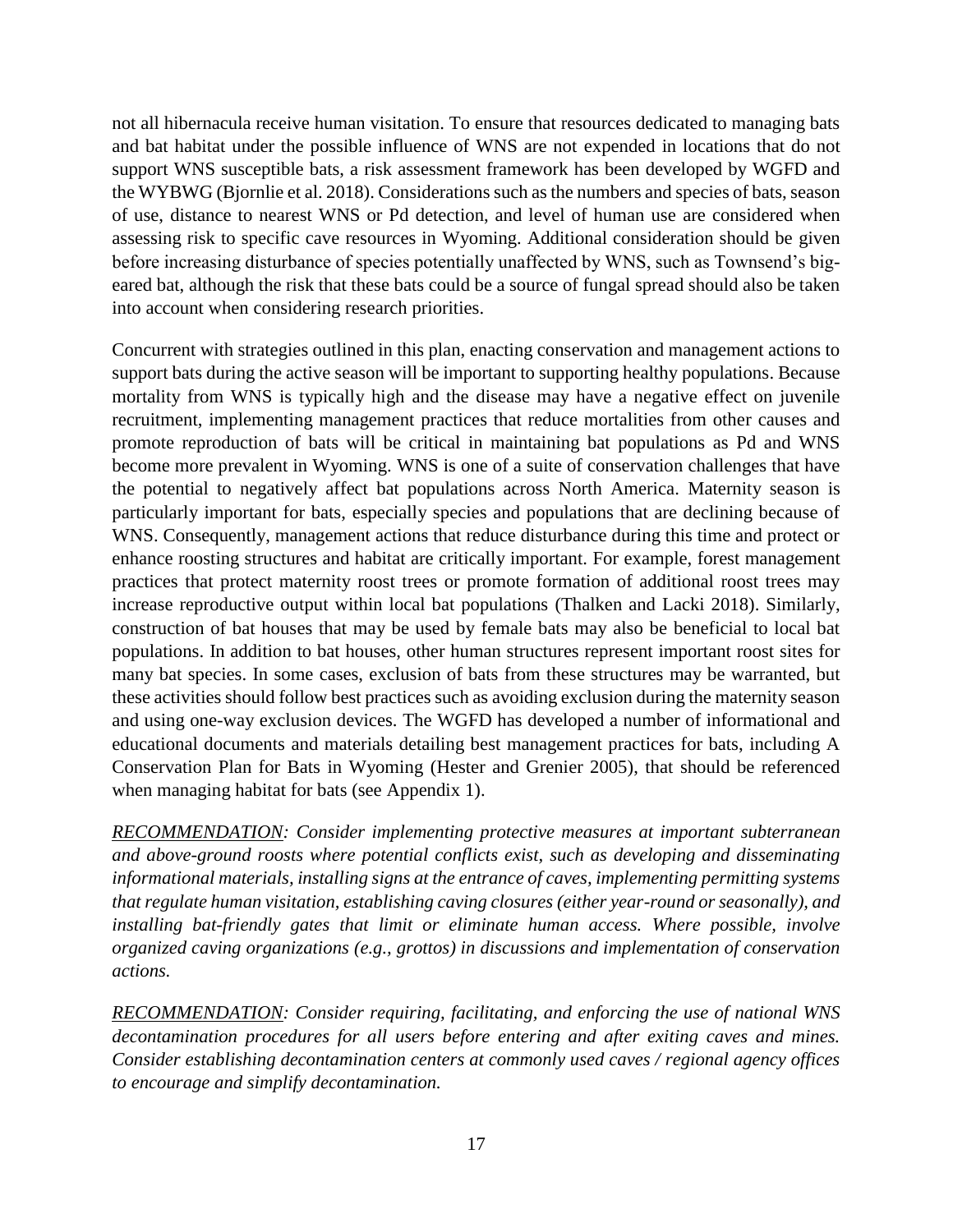*RECOMMENDATION: Monitor both human and bat use before and after the implementation of any management actions (e.g., permitting systems, caving closures, etc.) at roosts to ensure compliance and evaluate effectiveness. Evaluate management actions regularly, incorporating input from stakeholders where appropriate.*

*RECOMMENDATION: Where significant cave resources are present, develop cave management plans to help ensure proactive and consistent management of these resources. Cave management plans may be part of a resource management plan or a standalone document and should consider both biological and recreational resources and be responsive to evolving considerations.*

*RECOMMENDATION: Update and refine the WNS risk assessment framework to help identify caves known to support bats that are at highest risk of acquiring Pd. Evaluate the potential to expand the assessment to include other, non-cavernous, priority roosts that may be important to WNS transmission.*

*RECOMMENDATION: Evaluate the value of abandoned mines as bat habitat prior to closures. Make decisions regarding closure designs to protect bat habitat. Consider bat-friendly closure of abandoned mines when adequate surveys are impractical.* 

*RECOMMENDATION: Update A Conservation Plan for Bats in Wyoming (Hester and Grenier 2005) to include new information on species status in Wyoming, habitat use, management actions, survey guidelines, and new and emerging threats.*

*RECOMMENDATION: Conserve bats and bat habitat outside of the hibernation season by implementing actions to reduce mortalities from other causes and promote reproduction of bats.*

*RECOMMENDATION: Whenever possible, promote management actions to protect and enhance maternity roosts.*

# <span id="page-20-0"></span>**Education and Outreach**

- A number of stakeholders are engaged and have an interest in conserving and managing bats and their habitat. Involving outreach specialists and educators can help ensure that efforts are reaching target audiences effectively.
- Outreach efforts should address what WNS is, including what actions can be taken to prevent the spread of Pd, characteristic signs of WNS, and how to report observations to facilitate prompt reporting of potential WNS cases; how WNS affects bats; benefits that bats provide; and how the public can be active in supporting bats and bat habitat.
- Consider developing interpretive and educational materials specifically targeting users of cave resources to minimize human-facilitated spread of Pd at these sites. Consider including education and outreach materials in the permitting process when special use permits are required for access to caves.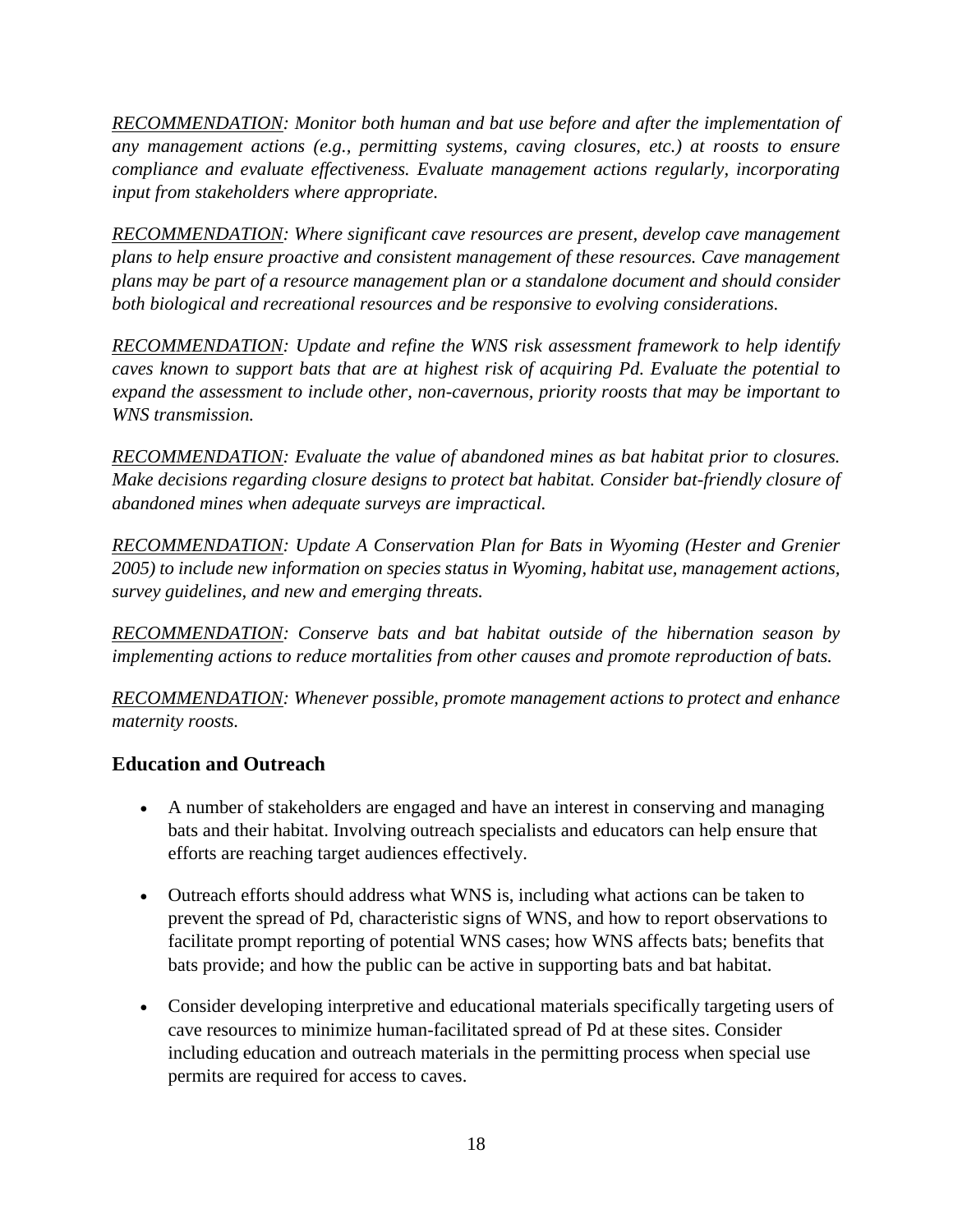Outreach topics should include information from research, results from surveillance and monitoring efforts, and ongoing management actions. Educational and informational documents should be made widely available on web-based platforms.

Education and outreach are critical components of managing and conserving bats and bat habitat in Wyoming, especially in the face of WNS. A number of stakeholders are engaged and have an interest in the conservation and management of bats and their habitats (e.g., state and federal management agencies, researchers, citizen scientists, recreational cavers, wildlife rehabilitators, general public, etc.). Education and outreach efforts should be well thought out in order to ensure the target audience is reached as effectively as possible, understanding that user groups, such as cavers or the general public, may have a wide range of awareness of bats and their habitat. Involving outreach specialists and educators in these efforts will help to convey information accurately and effectively. Additionally, caving organizations with active membership in Wyoming are well positioned to provide outreach and education through their organizations. Education and outreach should be facilitated by the WYBWG and member agencies whenever possible through a variety of strategies, such as media releases, websites, oral presentations, and informational brochures and signs.

Although WNS has affected bats in the United States and Canada for over a decade, the fungus has only recently been detected in Wyoming. Consequently, various stakeholders may not be aware of what WNS is and how it affects bats. Outreach efforts should seek to address this knowledge gap as well as highlight the benefits that bats provide. Specific education is needed on what actions can be taken to prevent the spread of Pd, characteristic signs of WNS, and how to report observations to facilitate prompt reporting of potential WNS cases.

Because caves represent important habitat features for bats as well as provide recreational opportunities for cavers and the general public, interpretive and educational materials may be critical in reducing human-aided spread of Pd at these sites. At caves with high human visitation rates, interpretive programs or informational signs should be considered where feasible. Consider including education and outreach materials in the permitting process when special use permits are required for access to caves. Such materials may include brochures that discuss the risks, impacts, transmission, and prevention of spread of Pd, as well as the benefits of bats.

Outreach should also focus on disseminating information from research, results from surveillance and monitoring efforts, and ongoing management actions. Whenever possible, any educational and informational documents should be made as widely available as possible on web-based platforms. Anyone engaged in bat outreach activities should be prepared to address additional disease vector concerns, such as rabies, especially when addressing the general public. Aside from obvious human health implications of providing correct information, failing to address commonly held fears and misconceptions about bats undermines the credibility of the intended message. Nonmedical personnel should never give medical advice. Refer to the Centers for Disease Control and Prevention for more information including educational materials.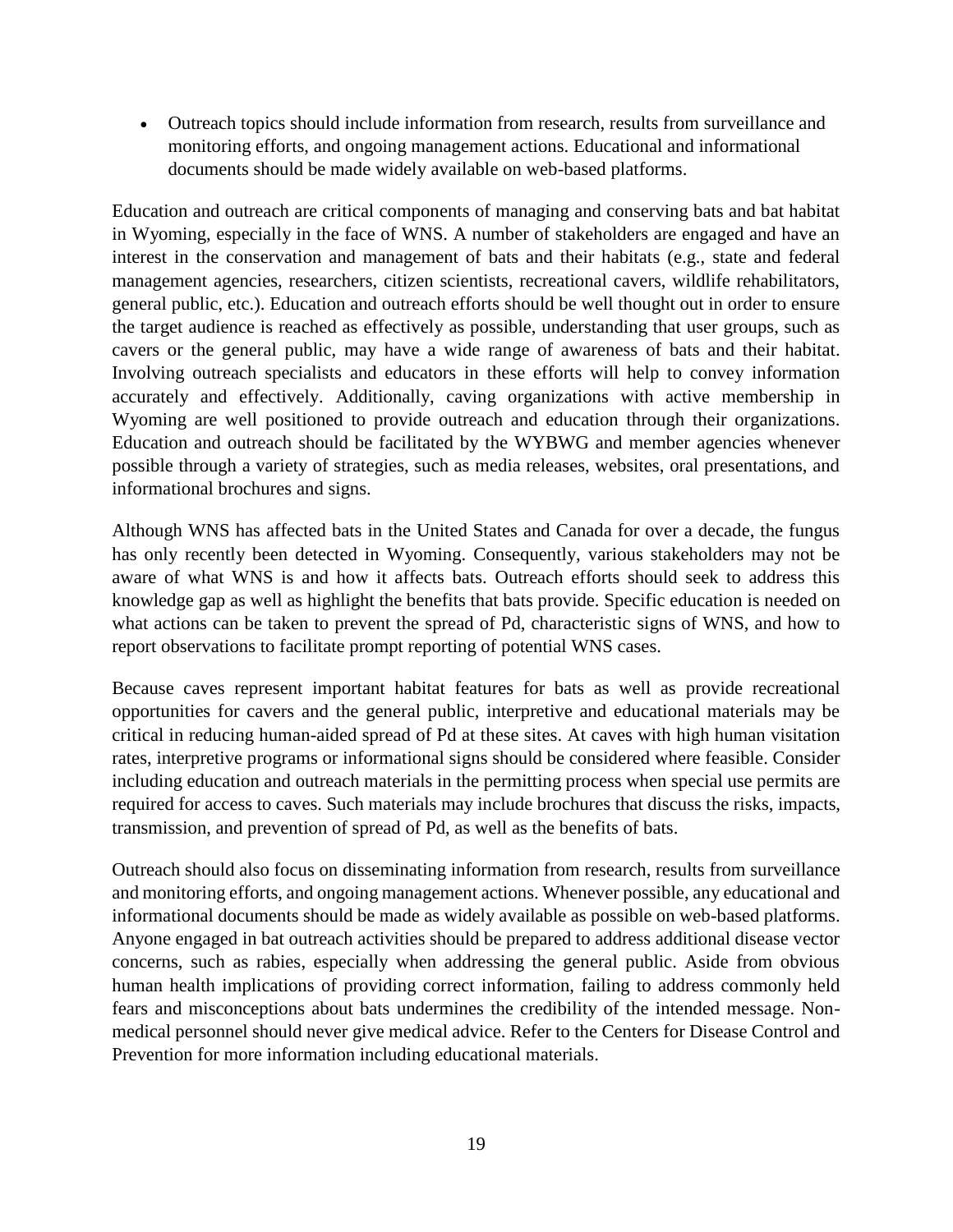*RECOMMENDATION: Collaborate with agency outreach specialists to develop materials to inform the public about bats and WNS and encourage behaviors that support bat habitat and populations.*

*RECOMMENDATION: Provide actionable ideas and opportunities for the public to support bat conservation (e.g. adopt-a-bat program, educational events or activities to share and learn more about bats, best practices for addressing bats in homes or structures, and habitat management practices that benefit bats for landowners).*

*RECOMMENDATION: Assess feasibility and need to implement special use permits and associated educational materials for important cave hibernacula.*

*RECOMMENDATION: Construct and install informational signs at caves with high human visitation.*

*RECOMMENDATION: Post informational and educational materials, updates on WNS status in Wyoming, and results from research and monitoring efforts on relevant websites and social media sites. Expand bat- and WNS-specific webpages on these platforms where needed, and provide links to external informational sites (e.g., whitenosesyndrome.org) when appropriate.*

*RECOMMENDATION: Provide easily accessible resources for wildlife professionals and the public to learn about bats and WNS in Wyoming.*

*RECOMMENDATION: Develop a process for reporting dead bats in the winter and bat roost observations to WGFD.*

# <span id="page-22-0"></span>**Data and Research Needs**

- Key research needs still exist for bats and WNS in Wyoming, which will require collaboration among diverse wildlife and land management agencies and stakeholders.
- Transmission of Pd, especially during the active season, and potential treatment options are still relatively unknown or undeveloped, but are currently being researched.
- Bats in Wyoming do not congregate in large hibernacula  $($ >50 individuals), suggesting they are using other structures for hibernation. More information is needed on distribution and habitat selection of bats in winter. Monitoring programs, surveillance strategies, and management actions should be tailored to Wyoming.
- Cave management strategies with a specific focus on the potential for WNS to be a driver of bat populations are important. Recreational use studies may be needed to understand how recreational cavers and the general public use these resources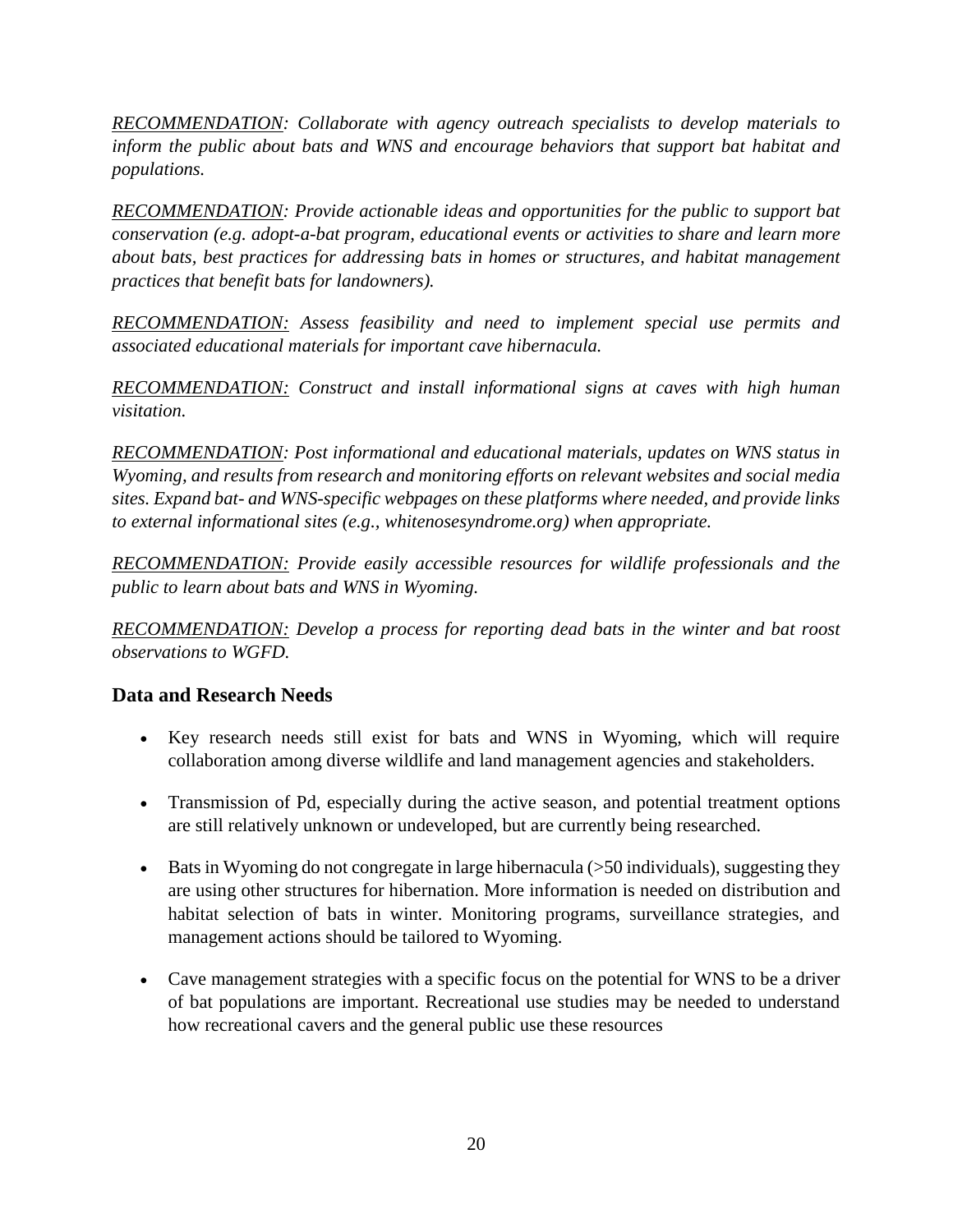- Early detection of Pd and WNS may provide for more options to locally manage disease spread or mitigate other stressors. Disease surveillance should be statewide and address local, statewide, and national surveillance and monitoring priorities.
- More information is needed on ecology, seasonal habitat use, population status, threats, and management techniques for bats in Wyoming. Long-term population monitoring strategies are needed that are both Wyoming-specific and can be scaled up to regional and national levels both before and as Pd and WNS spread.

Because bats are nocturnal, small, and display unique life history traits, there is still much to be learned about this taxon. Many facets of our understanding of Pd and WNS are rapidly evolving, requiring managers and other stakeholders to make a concerted effort to stay abreast of the most up-to-date research and management recommendations. Although not comprehensive, below is a list of key research needs that would help further management and conservation of bats in Wyoming. Addressing these needs will likely be challenging, time-consuming, and costly, requiring collaboration among diverse wildlife and land management agencies and stakeholders.

Our understanding of Pd and WNS has increased since first discovered in 2006. However, many data and research needs still remain regarding transmission, especially during the active season, and potential treatment options. Dispersal of Pd outside of the hibernation season is poorly understood. Because Pd persists year-round in hibernacula, bats entering contaminated hibernacula in spring, summer, and fall are exposed to Pd and can in-turn harbor Pd on their skin and in their guano (Ballmann et al. 2017), potentially transmitting viable fungus or fungal spores to unaffected sites. The role of roosts used during the active season (e.g., maternity, day, and night roosts) in Pd transmission is also poorly understood. As outlined above, the range of structures used as hibernation sites in Wyoming is largely unknown, adding to the uncertainty of how Pd might spread throughout the state. Although not ready for wide-scale application, exposure to ultraviolet light (Palmer et al. 2018), inoculation with bacteria and fungi known to inhibit Pd growth (Cheng et al. 2017, Hoyt et al. 2019), vaccines (Rocke et al. 2019), and fumigants to kill Pd in the environment have all shown promise under controlled conditions. Many of these treatments are in the early stages of development and further evaluation of their efficacy and safety, both for bats and the hibernacula environment, is needed.

Many Pd and WNS management strategies are based on information developed in the eastern United States. In the East, bats typically hibernate in large numbers within caves and abandoned mines (Perry 2013, Klug-Baerwald et al. 2017). As a result, researchers have traditionally assumed that bats across the continent use similar features for hibernacula. In Wyoming, where caves and abandoned mines exist in areas with suitable geology and topography, surveys for hibernating bats rarely find congregations of bats >50 individuals (Beard 2016). This suggests that bats are likely using other landscape features for hibernacula. Basic information on distribution and habitat selection of bats in winter is largely unknown, especially in the western United States (Johnson et al. 2017, Klug-Baerwald et al. 2017), leaving a considerable knowledge gap for a critical portion of their annual lifecycle. It is clear that Wyoming's landscapes and bat populations differ from those in the eastern United States, and previously held assumptions about the disease may not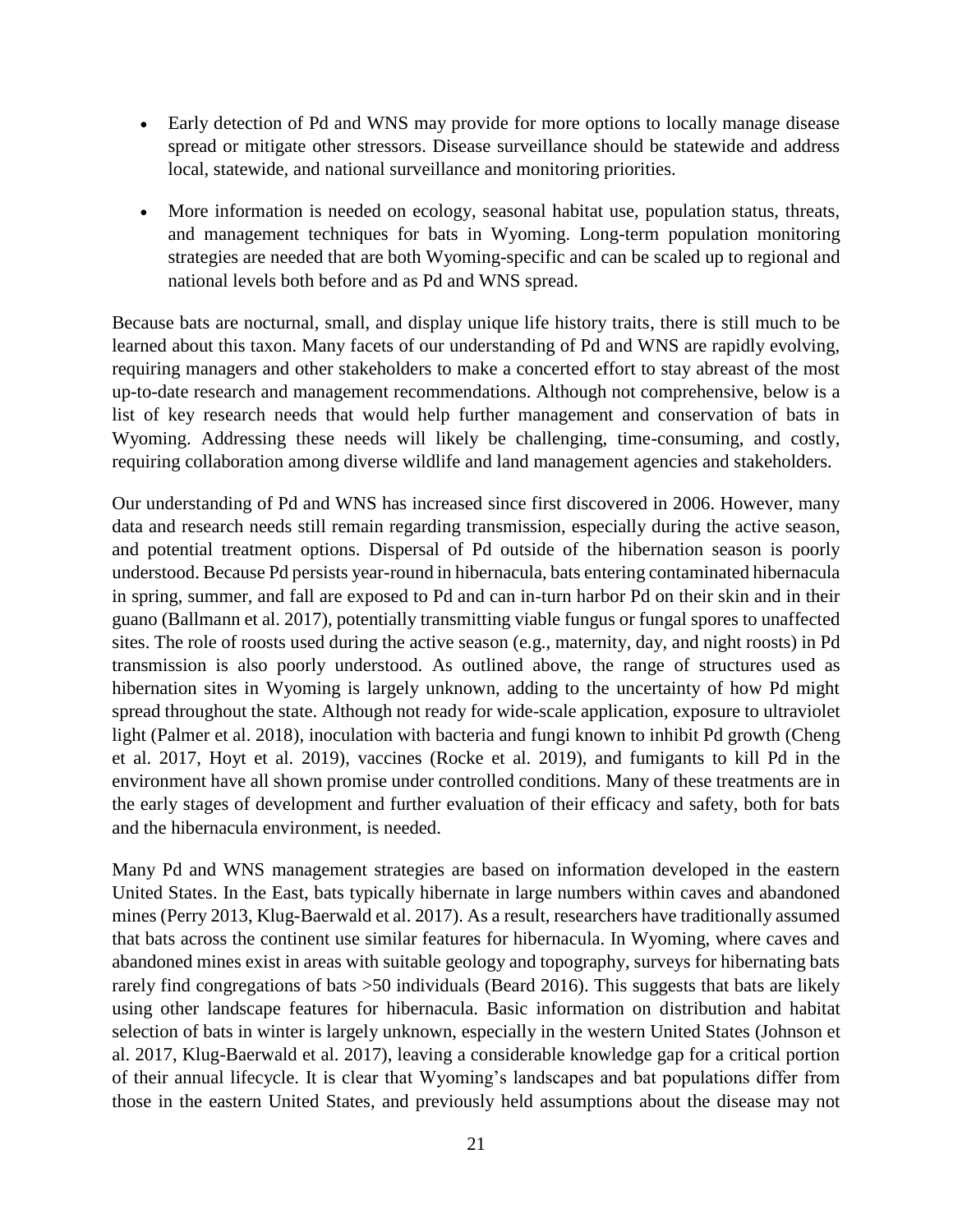pertain to the state. As such, monitoring programs, disease surveillance strategies, and management actions should be tailored to the Wyoming landscape.

Because caves and abandoned mines are critical resources for hibernating bats as well as an important source of Pd on the landscape, cave management strategies with a specific focus on the potential for WNS to be a driver of bat populations may be particularly important to conserving these areas. Management of cave resources is often hindered by a limited understanding of how recreational cavers and the general public use these areas. In many cases, a thorough recreational use study may be appropriate to better understand factors such as how many visitors access specific caves, what time of year they access them, what type of activities are carried out while in the cave, and what areas of the cave are visited. In some areas, rock crevices, boulder fields, and cliff faces may be used by bats year round. Similar management plans, outreach, and recreational use studies may be warranted when rock climbing occurs in these areas.

Although there is currently no wide-scale effective treatment or cure for WNS, early detection of WNS or Pd may provide for more options to manage disease spread or mitigate additional stressors. Prioritizing when and where to conduct surveillance efforts is dependent on a number of factors, including: presence of bat species that are or are likely to be susceptible to WNS, the number of individual WNS-susceptible bats, overall use by bats, proximity to existing Pd or WNS positive sites, and level of human use. Additional considerations should include accessibility to the site by surveyors and proximity of sites to one another. Surveillance locations should provide statewide geographic coverage to allow detection of Pd or WNS through space and time and need to address local, statewide, and national surveillance and monitoring priorities. Because intensive surveillance is time and resource intensive, funding resources should be identified to implement a robust statewide surveillance program.

Our knowledge of distribution and habitat associations of Wyoming's bats has increased dramatically in recent years, but there are still outstanding data needs for many species, including information on ecology, seasonal habitat use, population status, threats, and management techniques. In general, research on Wyoming's bats and bat habitats is critical in order to better understand all aspects of biology, distribution, habitat associations, and many other poorly understood factors. As the distribution of Pd and WNS in Wyoming increases, long-term population monitoring programs will be critical to better understand the impacts of WNS on Wyoming's bat populations. The WGFD, in collaboration with the WYBWG, is developing a comprehensive statewide monitoring program designed to evaluate population trends of Wyoming's bat species as Pd and WNS continue to spread throughout the state. As with statewide surveillance, population monitoring will require continued collaboration and participation among a variety of stakeholders to fully evaluate population status, trends, and effects of WNS on Wyoming's bats.

*RECOMMENDATION: Identify and prioritize research and data needs. Explore funding and collaborative opportunities to address needs for bats, bat habitat, and WNS in Wyoming.*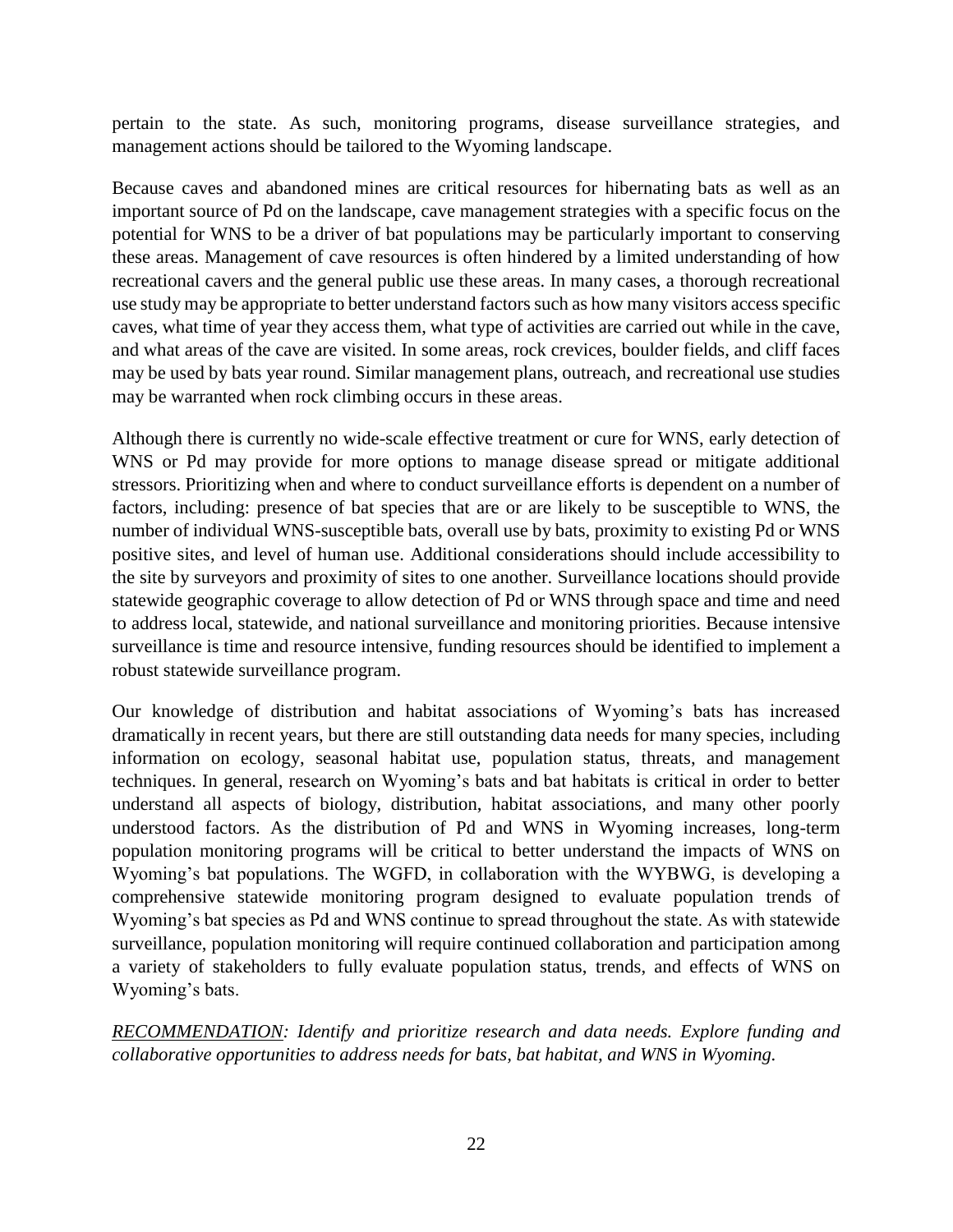*RECOMMENDATION: Participate in external research efforts as feasible and appropriate to support bat populations and inform management in the state by addressing transmission, treatment options, and management strategies that are tailored to the West, where large hibernacula are less widely used by bats (e.g., research focused on active-season surveillance, transmission, monitoring, and treatments).*

*RECOMMENDATION: Update and distribute Wyoming-specific standardized protocols and datasheets for monitoring hibernacula. Internal roost survey forms can be found in "A Wyoming Bat Conservation Plan".*

*RECOMMENDATION: Coordinate statewide participation in national WNS surveillance efforts.* 

*RECOMMENDATION: Evaluate the potential for human-bat conflict at important subterranean roosts through the use of targeted, recreational use studies.*

*RECOMMENDATION: Implement studies that evaluate hibernacula use and selection in Wyoming, including importance and use of non-cavernous structures such as rock roosts, bridges, and buildings.*

*RECOMMENDATION: Finalize the statewide monitoring plan for bats. Establish processes that allow data sharing across agencies and jurisdictions to allow for more effective management. Secure funding and ensure cost sharing to fully implement the plan.*

# <span id="page-25-0"></span>**Adaptive Management**

- Research is ongoing to address disease transmission, ecology, population status, and management techniques for bats at regional and national scales. It will be critical to adapt conservation and management strategies as data and research needs are addressed.
- Currently, there is no treatment or cure for WNS. Maintaining and enhancing on-going monitoring and research projects will be critical to implementing effective treatments or mitigation strategies for WNS. Continued involvement with regional and national bat groups will allow Wyoming to remain abreast of relevant research to better conserve bats and bat habitat in the state.

As Pd and WNS continue to expand across Wyoming and encounter new bat species and habitats, bats will likely experience additional challenges that are not covered or prioritized in this plan. In addition to work conducted by agencies and organizations within Wyoming, many researchers are attempting to address questions pertaining to disease transmission, ecology, population status, and management techniques at regional and national scales. Agencies should continue to evaluate these projects on a case-by-case basis and contribute to and collaborate with these efforts where feasible. As outstanding data and research needs are addressed, it will be critical to adapt conservation and management strategies to better mitigate WNS and other stressors that may compound the impacts of WNS on bats in Wyoming.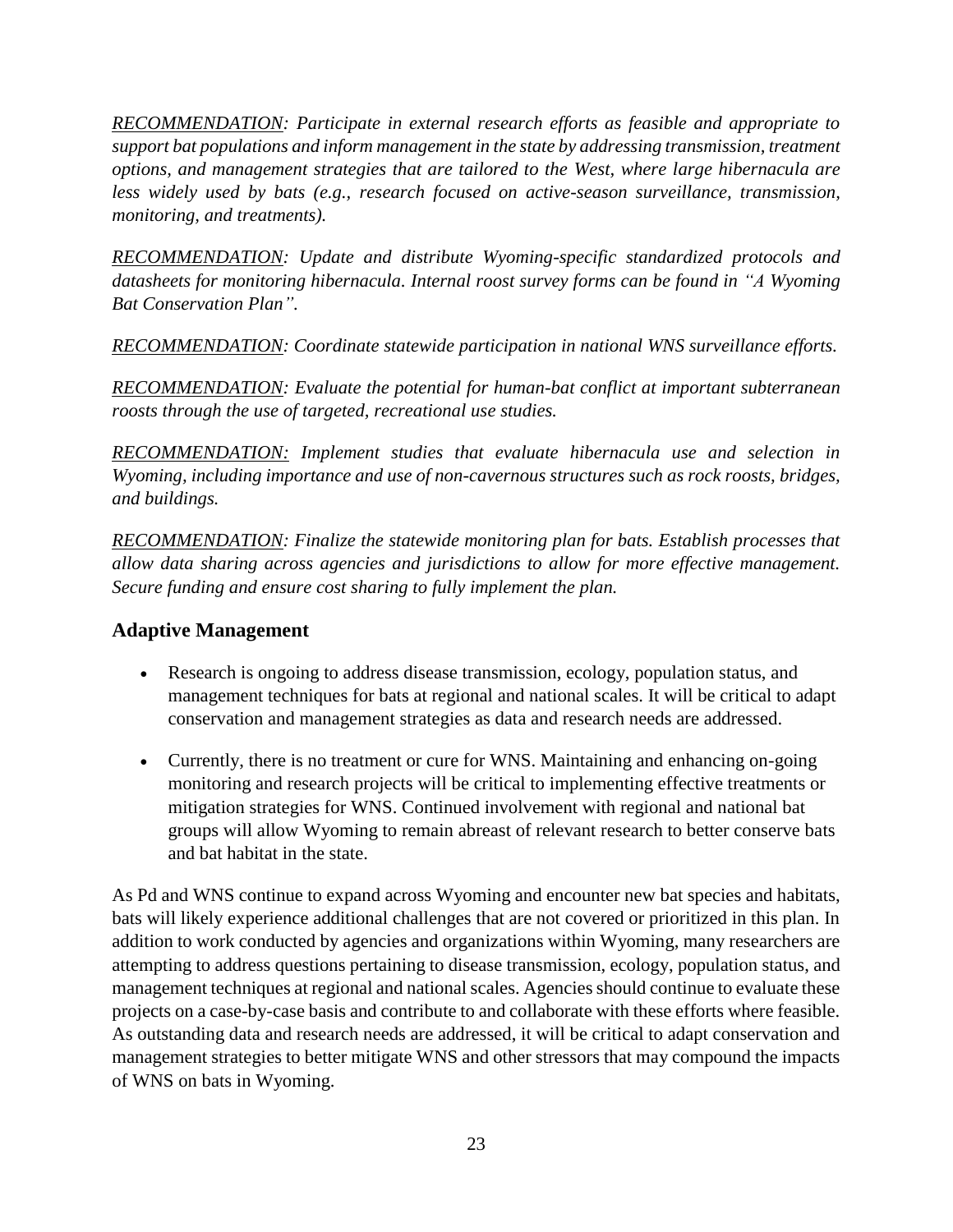Currently, there is no treatment or cure for WNS, although considerable effort and resources are being dedicated to this effort. Should one of these potential treatments or another, yet-to-be developed technique prove effective at treating or mitigating WNS, understanding the current status of bats in Wyoming will be critical to effective implementation. Consequently, maintaining and, where feasible, enhancing on-going monitoring and research projects is essential, including identifying and securing dedicated funding for disease surveillance and population monitoring as well as enacting management actions such as those identified in the Conservation Measures section above. Continued involvement with regional and national bat groups, such as the Western Bat Working Group and the WNS Response Team, will allow Wyoming to remain abreast of relevant WNS research and collaborative efforts to better conserve and manage bats and bat habitat in the state.

*RECOMMENDATION: Utilize the WYBWG, Western Bat Working Group, national WNS Response Team, and other organizations to keep abreast of new and emerging research and treatment options as they pertain to bats and WNS.*

*RECOMMENDATION: Review this plan annually at the WYBWG meeting to evaluate progress on action items and the need to update based on increased knowledge of WNS, surveillance results in Wyoming, and treatment options.*

*RECOMMENDATION: Continue involvement with regional and national working groups, such as the Western Bat Working Group and the WNS Response Team.*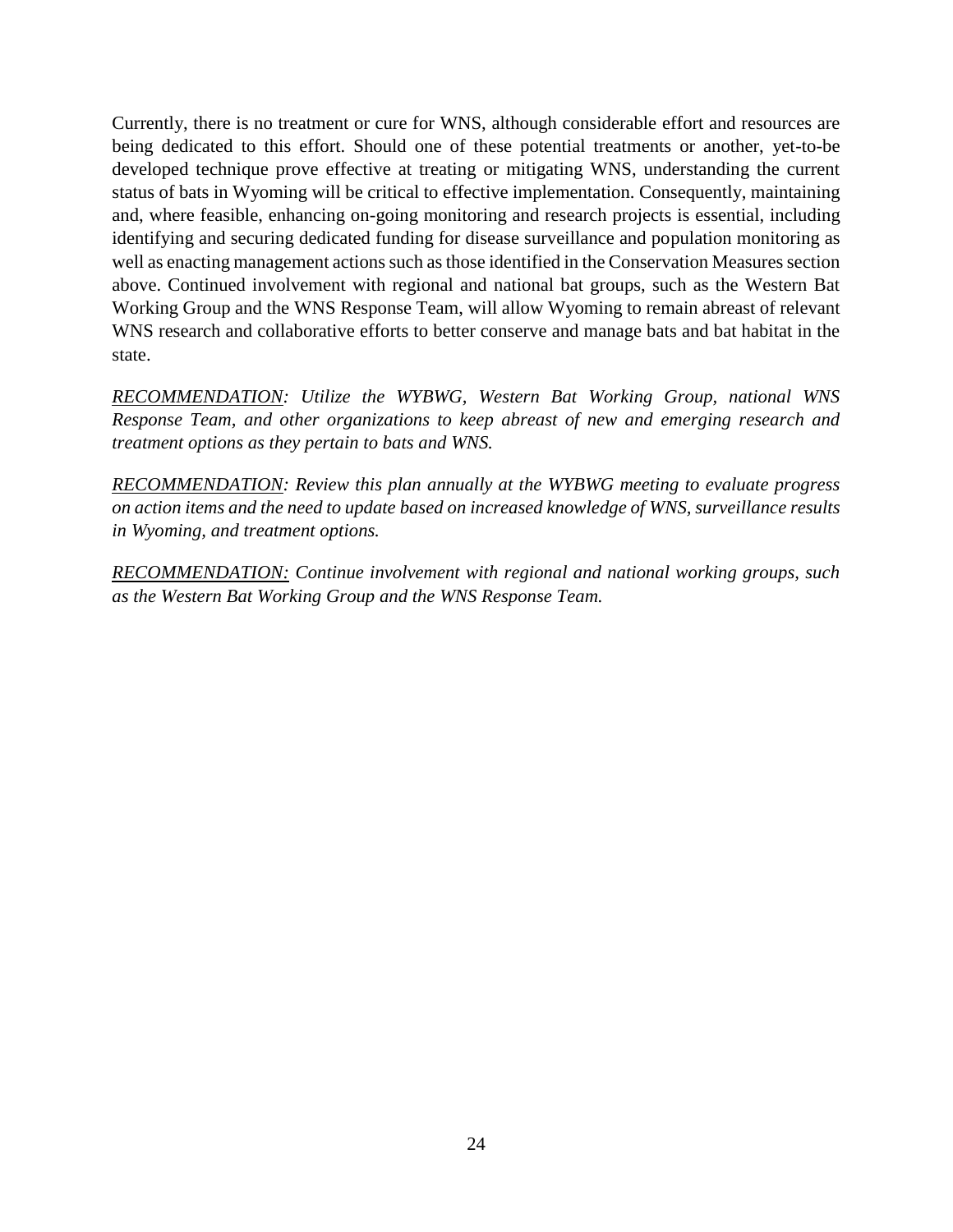# <span id="page-27-0"></span>**Literature Cited**

- Abernethy, I. M. 2018. White-Nose Syndrome Surveillance Across Northern Great Plains National Park Units 2018 Interim Report., Report prepared for the National Park Service, Northern Great Plains Inventory and Monitoring Network by The Wyoming Natural Diversity Database, University of Wyoming, Laramie, Wyoming.
- Ballmann, A. E., M. R. Torkelson, E. A. Bohuski, R. E. Russell, and D. S. Blehert. 2017. Dispersal hazards of *Pseudogymnoascus destructans* by bats and human activity at hibernacula in summer. Journal of Wildlife Diseases **53**:725-735.
- Barnhart, P. R., and E. H. Gillam. 2017. Documentation of overwintering bat species presence and hibernacula use in the Badlands of North Dakota. Northwestern Naturalist **98(1)**:48-56.
- Beard, L. 2016. Surveillance of Hibernating Bats and Environmental Conditions at Caves and Abandoned Mines in Wyoming. Pages 97-113 *in* A. C. Orabona, editor. Threatened, Endangered, and Nongame Bird and Mammal Investigations: Annual Completion Report. Wyoming Game and Fish Department.
- Bjornlie, N. L., D. Jensen, and B. M. Zinke. 2018. Using GIS modeling to evaluate risk of bat roosts to white-nose syndrome, Wyoming Game and Fish Department Nongame Program, Lander.
- Blehert, D. S., A. C. Hicks, M. Behr, C. U. Meteyer, B. M. Berlowski-Zier, E. L. Buckles, J. T. H. Coleman, S. R. Darling, A. Gargas, R. Niver, J. C. Okoniewski, R. J. Rudd, and W. B. Stone. 2009. Bat White-Nose Syndrome: An Emerging Fungal Pathogen? Science **323**:227-227.
- Boyles, J. G., M. B. Dunbar, J. S. Storm, and V. Brack. 2007. Energy availability influences microclimate selection of hibernating bats. The Journal of Experimental Biology **210**:4345  $-4350.$
- Bureau of Land Management. 2010. BLM Wyoming sensitive species policy and list. [http://www.blm.gov/pgdata/etc/medialib/blm/wy/resources/efoia/IMs/2010.Par.41285.Fil](http://www.blm.gov/pgdata/etc/medialib/blm/wy/resources/efoia/IMs/2010.Par.41285.File.dat/wy2010-027atch2.pdf) [e.dat/wy2010-027atch2.pdf.](http://www.blm.gov/pgdata/etc/medialib/blm/wy/resources/efoia/IMs/2010.Par.41285.File.dat/wy2010-027atch2.pdf)
- Cheng, T. L., H. Mayberry, L. P. McGuire, J. R. Hoyt, K. E. Langwig, H. Nguyen, K. L. Parise, J. T. Foster, C. K. R. Willis, A. M. Kilpatrick, and W. F. Frick. 2017. Efficacy of a probiotic bacterium to treat bats affected by the disease white-nose syndrome. Journal of Applied Ecology **54**:701-708.
- Cryan, P. M., C. U. Meteyer, D. S. Blehert, J. M. Lorch, D. M. Reeder, G. G. Turner, J. Webb, M. Behr, M. Verant, R. E. Russe, and K. T. Castle. 2013. Electrolyte Depletion in White-nose Syndrome Bats. Journal of Wildlife Diseases **49**:398-402.
- Ehlman, S. M., J. J. Cox, and P. H. Crowley. 2013. Evaporative water loss, spatial distributions, and survival in white-nose-syndrome-affected little brown myotis: a model. Journal of Mammalogy **94**:572-583.
- Gargas, A., M. T. Trest, M. Christensen, T. J. Volk, and D. S. Blehert. 2009. Geomyces destructans sp nov associated with bat white-nose syndrome. Mycotaxon **108**:147-154.
- Hester, S. G., and M. B. Grenier. 2005. A conservation plan for bats in Wyoming. Wyoming Game and Fish Department Nongame Program, Lander, WY.
- Hoyt, J. R., K. E. Langwig, J. Okoniewski, W. F. Frick, W. B. Stone, and A. M. Kilpatrick. 2015. Long-Term Persistence of Pseudogymnoascus destructans, the Causative Agent of White-Nose Syndrome, in the Absence of Bats. Ecohealth **12**:330-333.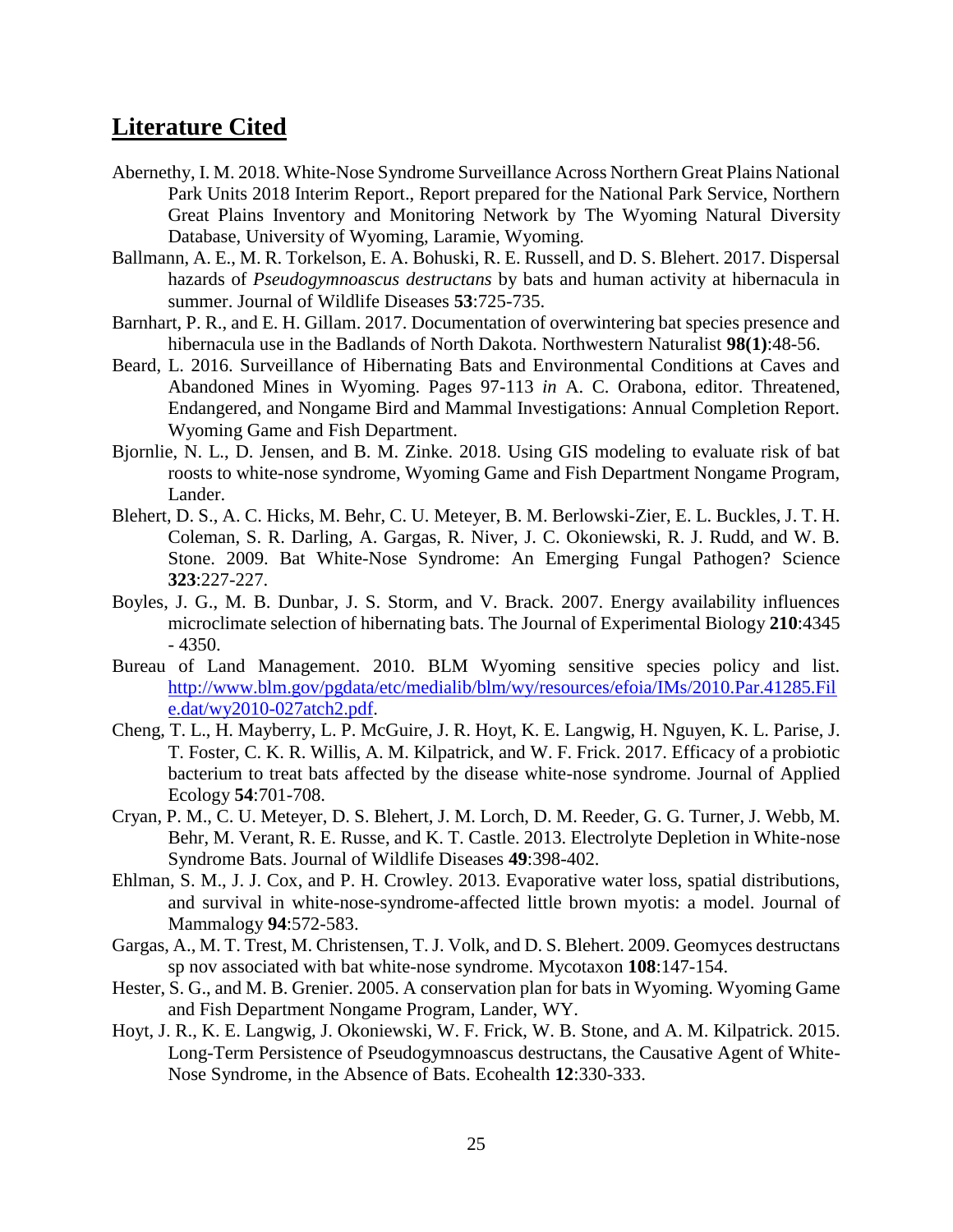- Hoyt, J. R., K. E. Langwig, J. P. White, H. M. Kaarakka, J. A. Redell, K. L. Parise, W. F. Frick, J. T. Foster, and A. M. Kilpatrick. 2019. Field trial of a probiotic bacteria to protect bats from white-nose syndrome. Scientific Reports **9**.
- Johnson, J. S., J. J. Treanor, M. J. Lacki, M. D. Baker, G. A. Falxa, L. E. Dodd, A. G. Waag, and E. H. Lee. 2017. Migratory and winter activity of bats in Yellowstone National Park. Journal of Mammalogy **98**:211-221.
- Klug-Baerwald, B. J., and R. M. Brigham. 2017. Hung out to dry? Intraspecific variation in water loss in a hibernating bat. Oecologia **183**:977-985.
- Klug-Baerwald, B. J., C. L. Lausen, C. K. R. Willis, and R. M. Brigham. 2017. Home is where you hang your bat: winter roost selection by prairie-living big brown bats. Journal of Mammalogy **98**:752-760.
- Knudsen, G. R., R. D. Dixon, and S. K. Amelon. 2013. Potential Spread of White-nose Syndrome of Bats to the Northwest: Epidemiological Considerations. Northwest Science **87**:292-306.
- Kunz, T. H., and S. Parsons. 2009. Ecological and behavioral methods for the study of bats. Second edition, The Johns Hopkins University Press, Baltimore, Maryland.
- Lorch, J. M., J. M. Palmer, D. L. Lindner, A. E. Ballmann, K. G. George, K. Griffin, S. Knowles, J. R. Huckabee, K. H. Haman, C. D. Anderson, P. A. Becker, J. B. Buchanan, J. T. Foster, and D. S. Blehert. 2016. First Detection of Bat White-Nose Syndrome in Western North America. Msphere **1**.
- Marroquin, C. M., J. O. Lavine, and S. T. Windstam. 2017. Effect of Humidity on Development of Pseudogymnoascus destructans, the Causal Agent of Bat White-nose Syndrome. Northeastern Naturalist **24**:54-64.
- Minnis, A. M., and D. L. Lindner. 2013. Phylogenetic evaluation of Geomyces and allies reveals no close relatives of Pseudogymnoascus destructans, comb. nov., in bat hibernacula of eastern North America. Fungal Biology **117**:638-649.
- National Park Service. 2006. Management Policies 2006. Washington D.C.
- Neubaum, D. J. 2018. Unsuspected retreats: autumn transitional roosts and presumed winter hibernacula of little brown myotis in Colorado. Journal of Mammalogy **99**:1294-1306.
- Neubaum, D. J., T. J. O'Shea, and K. R. Wilson. 2006. Autumn migration and selection of rock crevices as hibernacula by big brown bats in Colorado. Journal of Mammalogy **87**:470- 479.
- Palmer, J. M., K. P. Drees, J. T. Foster, and D. L. Lindner. 2018. Extreme sensitivity to ultraviolet light in the fungal pathogen causing white-nose syndrome of bats. Nature Communications **9**.
- Perry, R. W. 2013. A review of factors affecting cave climates for hibernating bats in temperate North America. Environmental Reviews **21**:28-39.
- Puechmaille, S. J., P. Verdeyroux, H. Fuller, M. A. Gouilh, M. Bekaert, and E. C. Teeling. 2010. White-Nose Syndrome Fungus (Geomyces destructans) in Bat, France. Emerging Infectious Diseases **16**:290-293.
- Reichard, J. D. 2010. Wind-damage index used for characterizing wing condition of bats affected by white-nose syndrome.
- Reichard, J. D., and T. H. Kunz. 2009. White-nose syndrome inflicts lasting injuries to the wings of little brown myotis (Myotis lucifugus). Acta Chiropterologica **11**:457-464.
- Reynolds, H. T., T. Ingersoll, and H. A. Barton. 2015. Modeling the environmental growth of Pseudogymnoascus destructans and its impact on the white-nose syndrome epidemic. Journal of Wildlife Diseases **51**:318-331.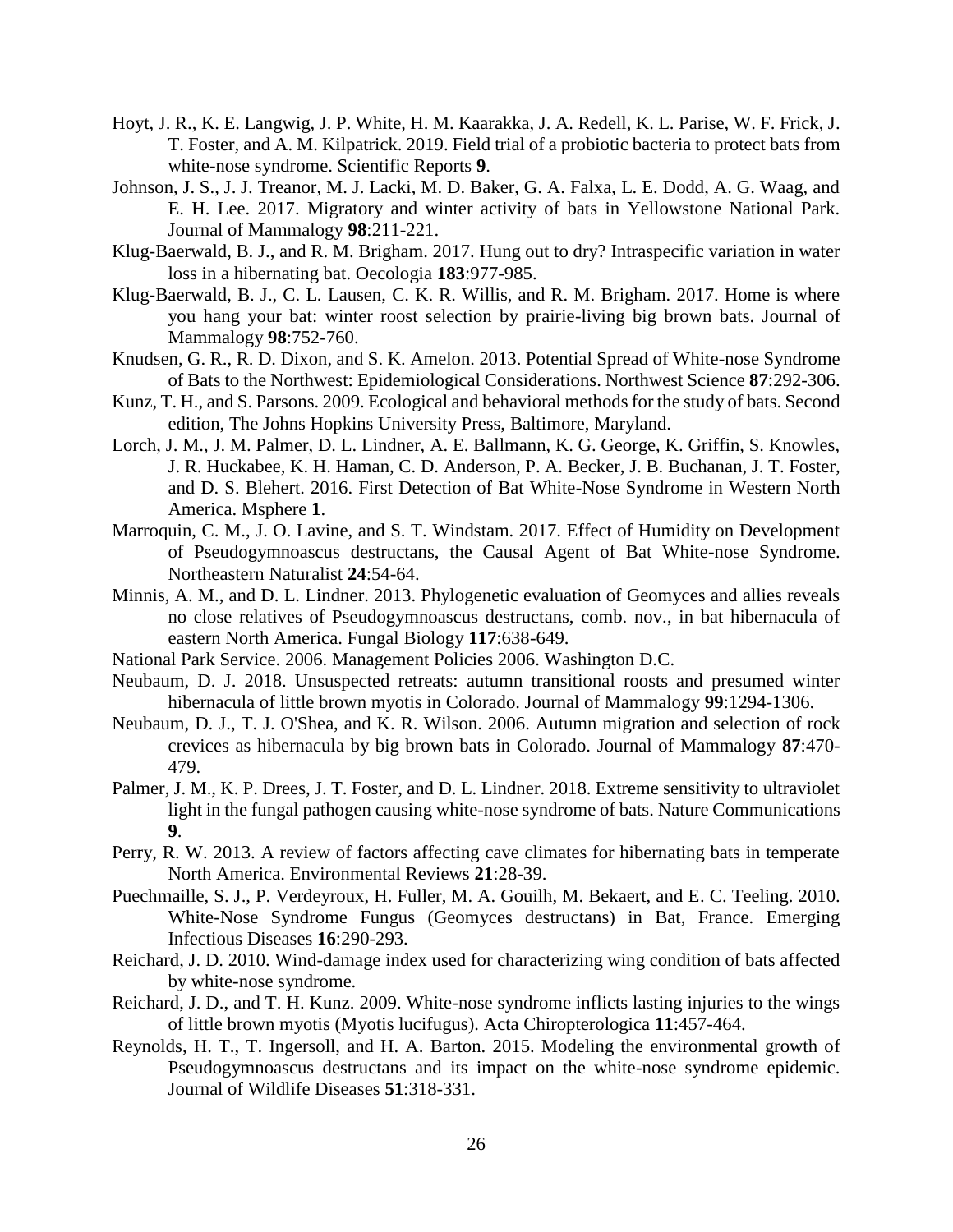- Rocke, T. E., B. Kingstad-Bakke, M. Wuthrich, B. Stading, R. C. Abbott, M. Isidoro-Ayza, H. E. Dobson, L. D. Dias, K. Galles, J. S. Lankton, E. A. Falendysz, J. M. Lorch, J. S. Fites, J. Lopera-Madrid, J. P. White, B. Klein, and J. E. Osorio. 2019. Virally-vectored vaccine candidates against white-nose syndrome induce anti-fungal immune response in little brown bats (Myotis lucifugus). Scientific Reports **9**.
- Thalken, M. M., and M. J. Lacki. 2018. Tree roosts of northern long-eared bats following whitenose syndrome. Journal of Wildlife Management **82**:629-638.
- Turner, G. G., C. U. Meteyer, H. Barton, J. F. Gumbs, D. M. Reeder, B. Overton, H. Bandouchova, T. Bartonicka, N. Martinkova, J. Pikula, J. Zukal, and D. S. Blehert. 2014. Nonlethal Screening of Bat-wing Skin With the Use of Ultraviolet Fluorescence to Detect Lesions Indicative of White-Nose Syndrome. Journal of Wildlife Diseases **50**:566-573.
- United Sates Fish and Wildlife Service. 2011. A National Plan for Assisting States, Federal Agencies, and Tribes in Managing White-Nose Syndrome In Bats. [https://www.whitenosesyndrome.org/response-plans/-a-national-plan-for-assisting-states](https://www.whitenosesyndrome.org/response-plans/-a-national-plan-for-assisting-states-federal-agencies-and-tribes-in-managing-white-nose-syndrome-in-bats-the-national-wns-plan)[federal-agencies-and-tribes-in-managing-white-nose-syndrome-in-bats-the-national-wns](https://www.whitenosesyndrome.org/response-plans/-a-national-plan-for-assisting-states-federal-agencies-and-tribes-in-managing-white-nose-syndrome-in-bats-the-national-wns-plan)[plan.](https://www.whitenosesyndrome.org/response-plans/-a-national-plan-for-assisting-states-federal-agencies-and-tribes-in-managing-white-nose-syndrome-in-bats-the-national-wns-plan)
- United States Fish and Wildlife Service. 2011. A national plan for assisting states, federal agencies and tribes in managing white-nose syndrome in bats. U. S. Fish and Wildlife Service, Washington, DC.
- United States Forest Service Region 2. 2018. Threatened, Endangered and Sensitive Plants and Animals, Supplement No. 2670-2018-1. United States Forest Service, Rocky Mountain Region (Region 2), Denver, CO.
- United States Forest Service Region 4. 2016. Intermountain Region (R4) threatened, endangered, proposed, and and sensitive species. [http://www.fs.usda.gov/Internet/FSE\\_DOCUMENTS/stelprdb5370041.pdf.](http://www.fs.usda.gov/Internet/FSE_DOCUMENTS/stelprdb5370041.pdf)
- United States Geological Survey National Wildlife Health Center. 2018. Bat White-Nose Syndrome (WNS)/*Pd* Surveillance Submission Guidelines Winter 2018/2019 (November - May). [https://prd-wret.s3-us-west-2.amazonaws.com/assets/palladium/production/s3fs](https://prd-wret.s3-us-west-2.amazonaws.com/assets/palladium/production/s3fs-public/atoms/files/NWHC%20Winter%202018.2019%20Bat%20submission_FINAL_v1_0.pdf)[public/atoms/files/NWHC%20Winter%202018.2019%20Bat%20submission\\_FINAL\\_v1](https://prd-wret.s3-us-west-2.amazonaws.com/assets/palladium/production/s3fs-public/atoms/files/NWHC%20Winter%202018.2019%20Bat%20submission_FINAL_v1_0.pdf) [\\_0.pdf.](https://prd-wret.s3-us-west-2.amazonaws.com/assets/palladium/production/s3fs-public/atoms/files/NWHC%20Winter%202018.2019%20Bat%20submission_FINAL_v1_0.pdf)
- Verant, M. L., E. A. Bohuski, K. L. D. Richgels, K. J. Olival, J. H. Epstein, and D. S. Blehert. 2018. Determinants of Pseudogymnoascus destructans within bat hibernacula: Implications for surveillance and management of white-nose syndrome. Journal of Applied Ecology **55**:820-829.
- Verant, M. L., J. G. Boyles, W. Waldrep, G. Wibbelt, and D. S. Blehert. 2012. Temperature-Dependent Growth of Geomyces destructans, the Fungus That Causes Bat White-Nose Syndrome. Plos One **7**.
- Verant, M. L., C. U. Meteyer, J. R. Speakman, P. M. Cryan, J. M. Lorch, and D. S. Blehert. 2014. White-nose syndrome initiates a cascade of physiologic disturbances in the hibernating bat host. BMC Physiology **14**.
- Weller, T. J., T. J. Rodhouse, D. J. Neubaum, P. C. Ormsbee, R. D. Dixon, D. L. Popp, J. A. Williams, S. D. Osborn, B. W. Rogers, L. O. Beard, A. M. McIntire, K. A. Hersey, A. Tobin, N. L. Bjornlie, J. Foote, D. A. Bachen, B. A. Maxell, M. L. Morrison, S. C. Thomas, G. V. Oliver, and K. W. Navo. 2018. A review of bat hibernacula across the western United States: Implications for white-nose syndrome surveillance and management. Plos One **13**.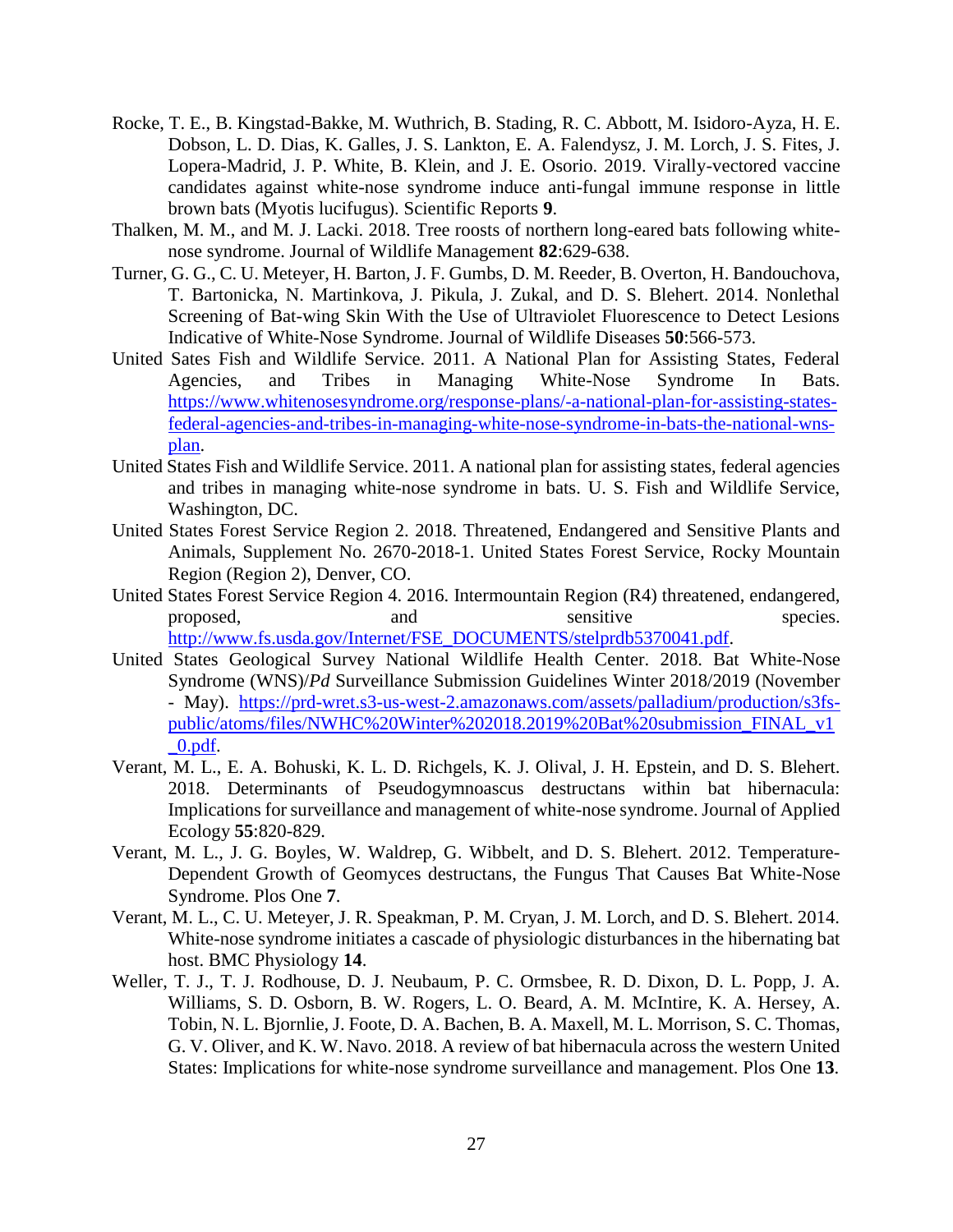- White-nose Syndrome Response Team. 2020. White-nose Syndrome.org A coordinated response to the devastating bat disease. http://whitenosesyndrome.org/.
- Wibbelt, G., A. Kurth, D. Hellmann, M. Weishaar, A. Barlow, M. Veith, J. Pruger, T. Gorfol, L. Grosche, F. Bontadina, U. Zophel, H. P. Seidl, P. M. Cryan, and D. S. Blehert. 2010. White-Nose Syndrome Fungus (Geomyces destructans) in Bats, Europe. Emerging Infectious Diseases **16**:1237-1243.

Wyoming Game and Fish Department. 2017. State Wildlife Action Plan.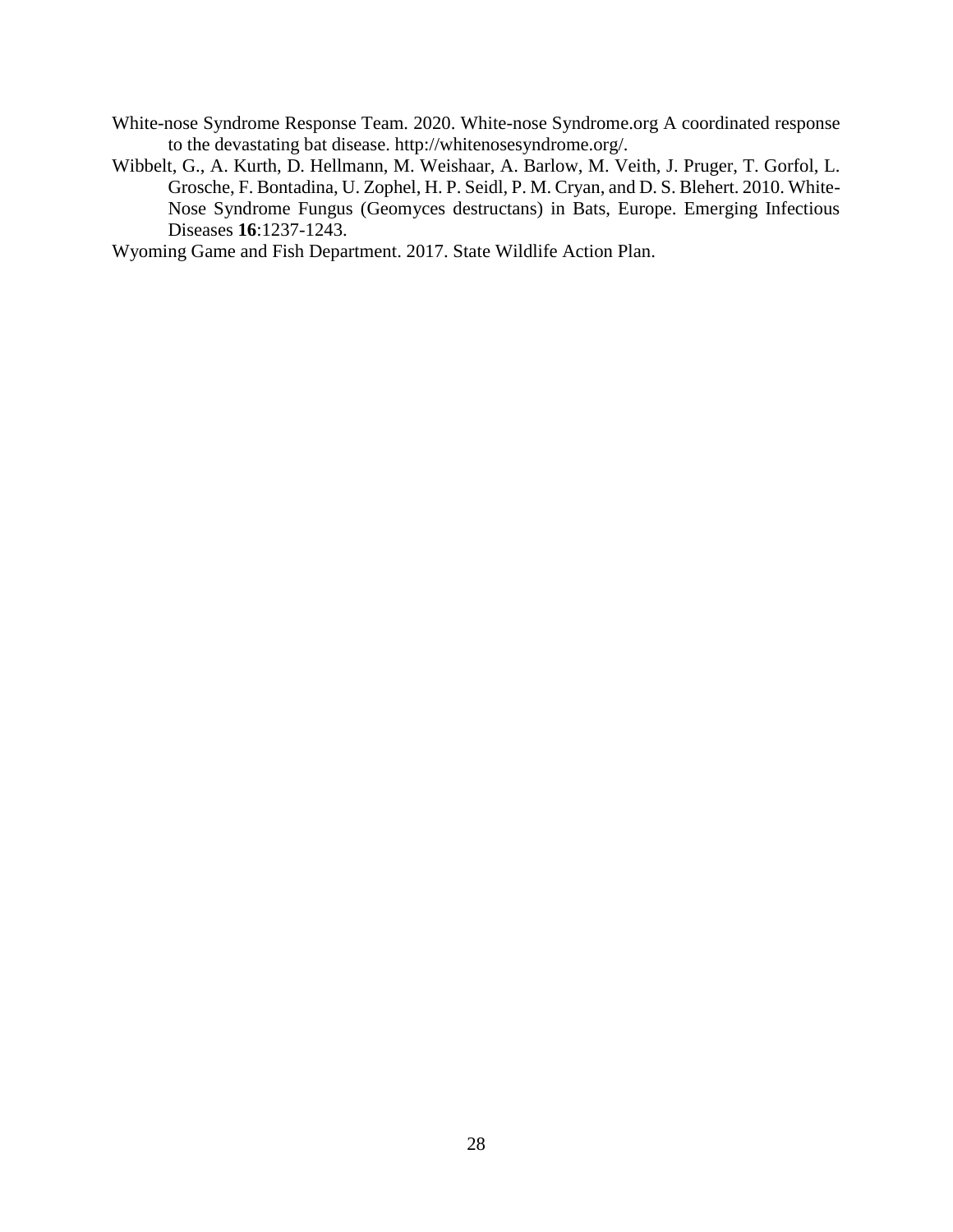# <span id="page-31-0"></span>**Appendix 1 – Additional Resources**

## **White-nose Syndrome Response Team:**

## **[whitenosesyndrome.org](https://www.whitenosesyndrome.org/)**

- Information on WNS and the national response in North America
- Up-to-date spread maps and lists of species affected
- Approved decontamination protocols
- Recommended practices for forest management, bat control activities in structures, managing access to subterranean sites and operating show caves to protect bats, etc.

## **USGS National Wildlife Health Center WNS information:**

**[usgs.gov/centers/nwhc/science/white-nose-syndrome](https://www.usgs.gov/centers/nwhc/science/white-nose-syndrome)**

- Bat submission guidelines for WNS and Pd analysis
- WNS and Pd case definitions
- Training videos for surveillance and sample collection

## **Wing Damage Index Protocol (WDI):**

**[fws.gov/northeast/PDF/Reichard\\_Scarring%20index%20bat%20wings.pdf](https://www.fws.gov/northeast/PDF/Reichard_Scarring%20index%20bat%20wings.pdf)**

## **National Speleological Society WNS information:**

## **[caves.org/WNS/](https://caves.org/WNS/)**

# **USFS Rocky Mountain Region WNS Adaptive Management Strategy:**

**[fs.usda.gov/detail/r2/home/?cid=stelprdb5319926](https://www.fs.usda.gov/detail/r2/home/?cid=stelprdb5319926)**

## **Western Bat Working Group:**

**[wbwg.org](http://wbwg.org/)**

## **Wyoming Game and Fish Department Nongame Program:**

## **[wgfd.wyo.gov/nongame](https://wgfd.wyo.gov/nongame)**

- Strategic and Conservation Plans for bats in Wyoming
- Best management practices for bats in Wyoming
- Additional informational and educational materials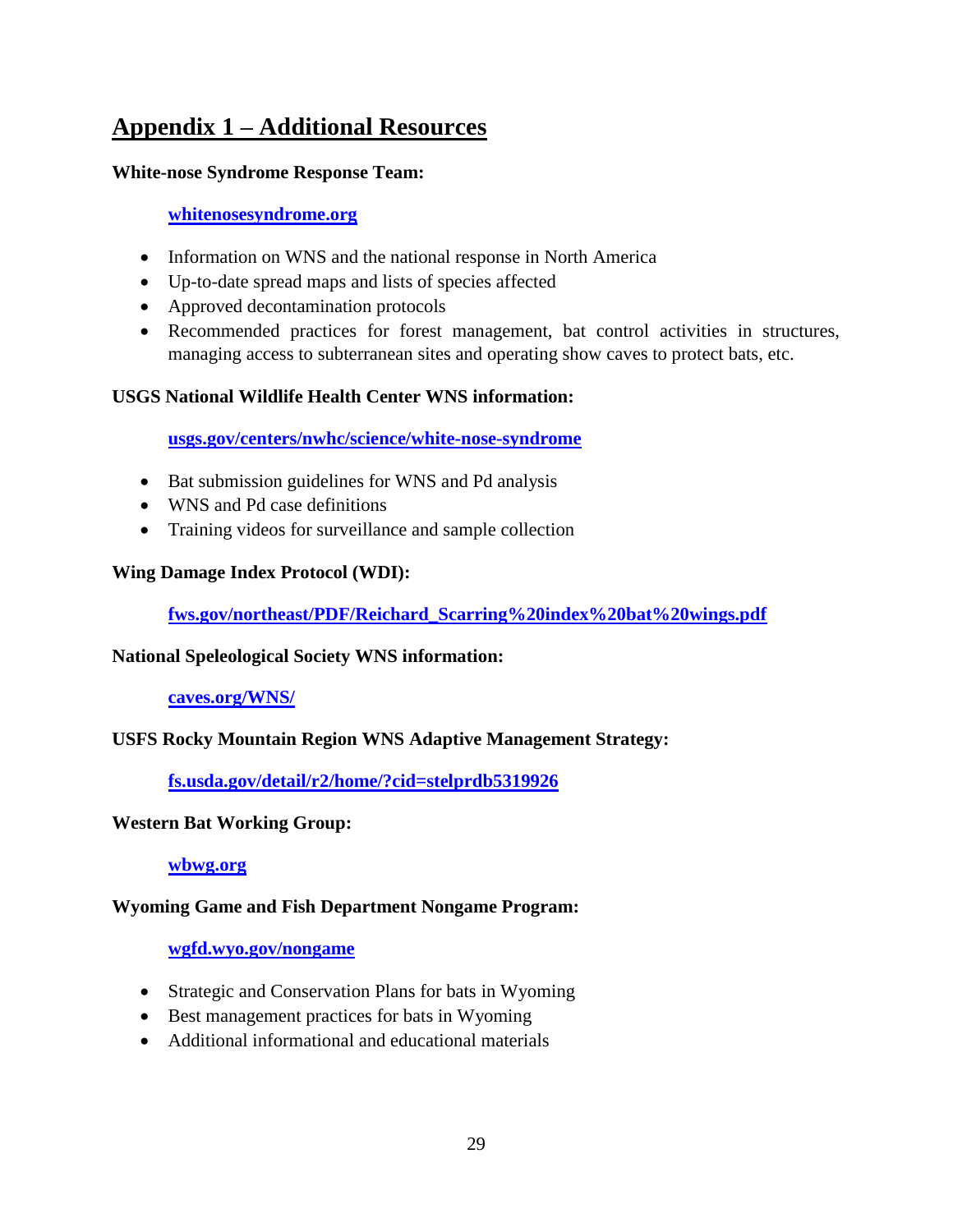#### **Bat Conservation International:**

## **[batcon.org](http://www.batcon.org/)**

- General bat conservation and education materials
- WNS information
- BCI Cave and Mine Gating Guide

# **United States Centers for Disease Control and Prevention rabies website:**

**[cdc.gov/rabies/index.html](https://www.cdc.gov/rabies/index.html)**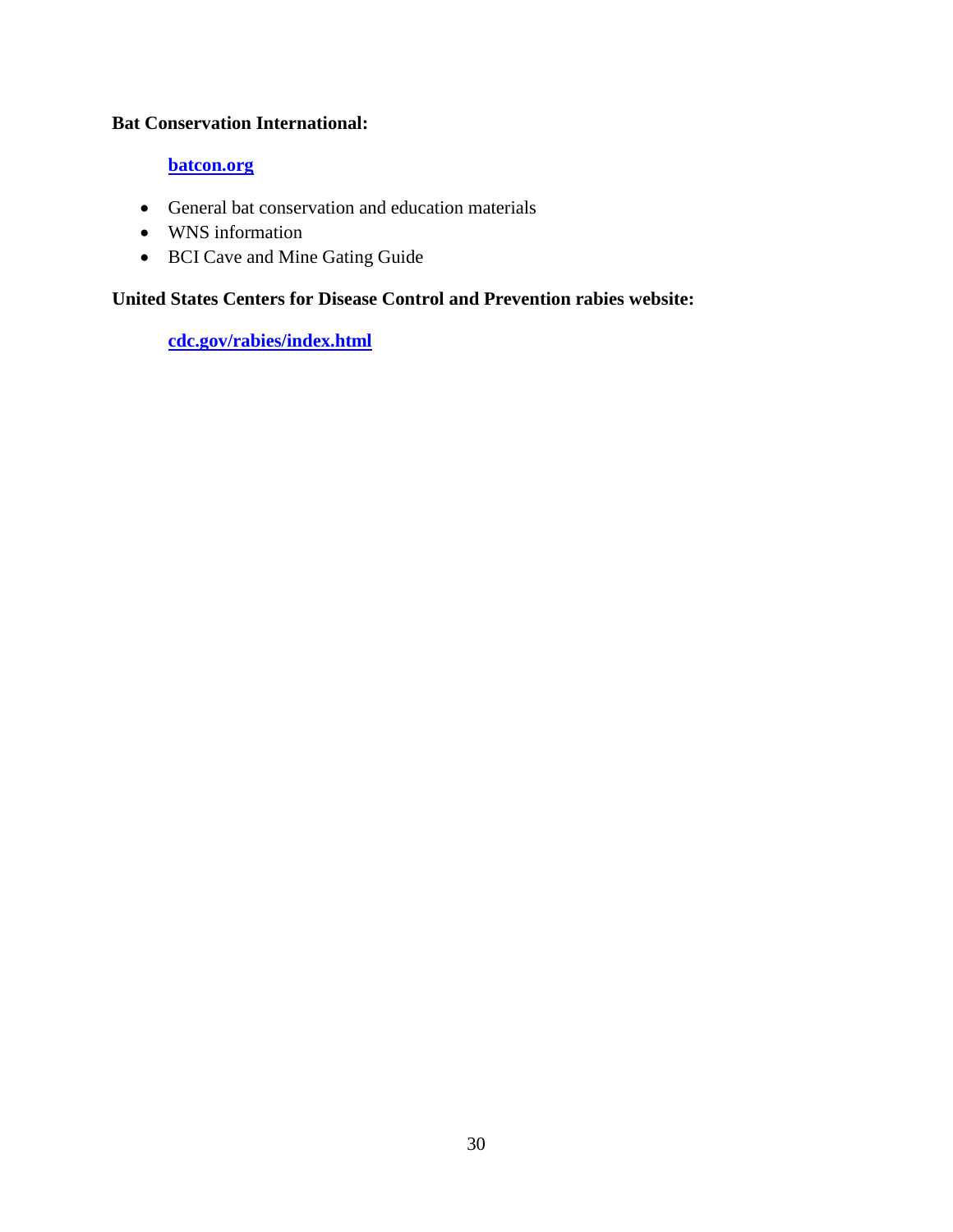# <span id="page-33-0"></span>**Appendix 2 – Accomplishments Made Under V1.1**

- Systematic and targeted bat survey efforts to increase our understanding of population dynamics and species distributions.
- Implementing statewide disease surveillance in an effort to facilitate early detection of the presence of Pd and WNS.
- Assessing climate conditions within known hibernacula to evaluate the potential growth and maintenance of Pd.
- Evaluating the risk of known bat roosts in Wyoming to WNS.
- Implementing the North American Bat Monitoring Program (NABat) to evaluate trends of bat distributions statewide through acoustic monitoring surveys.
- Requiring decontamination protocols consistent with national protocols and immediate notification of any bats suspected to have WNS for all permit holders conducting bat research or monitoring activities in Wyoming.

Version 1.1 defined three Management Response Stages (MaRS). At the time of development, Wyoming was operating under the Management Response Stage 1 (MaRS 1). Specific achievements defined and addressed under MaRS 1 included:

- Development of a central point of contact to facilitate coordination and implementation of the WNS Strategic Plan (WGFD Nongame Mammal Biologist).
- Reviewing and disseminating information among agencies (e.g., WGFD, US Forest Service, Bureau of Land Management, etc.), NGOs (e.g., WBWG, WYBWG, etc.), and the public by:
	- o Coordinating with agencies through the WYBWG to ensure that management actions were consistent with and correspond to the appropriate threat level identified in version 1.1.
- Implementing survey and reporting standards that facilitated the detection of WNS or Pd in Wyoming by:
	- o Ensuring that all personnel capturing and handling bats in Wyoming were able to recognize symptoms (e.g., wing damage) properly and that all handled bats were screened using the Reichard wing damage index (WDI).
	- o Revising the language of the WGFD Chapter 33 Scientific Collection Permit to ensure that all personnel requesting to capture bats in Wyoming received additional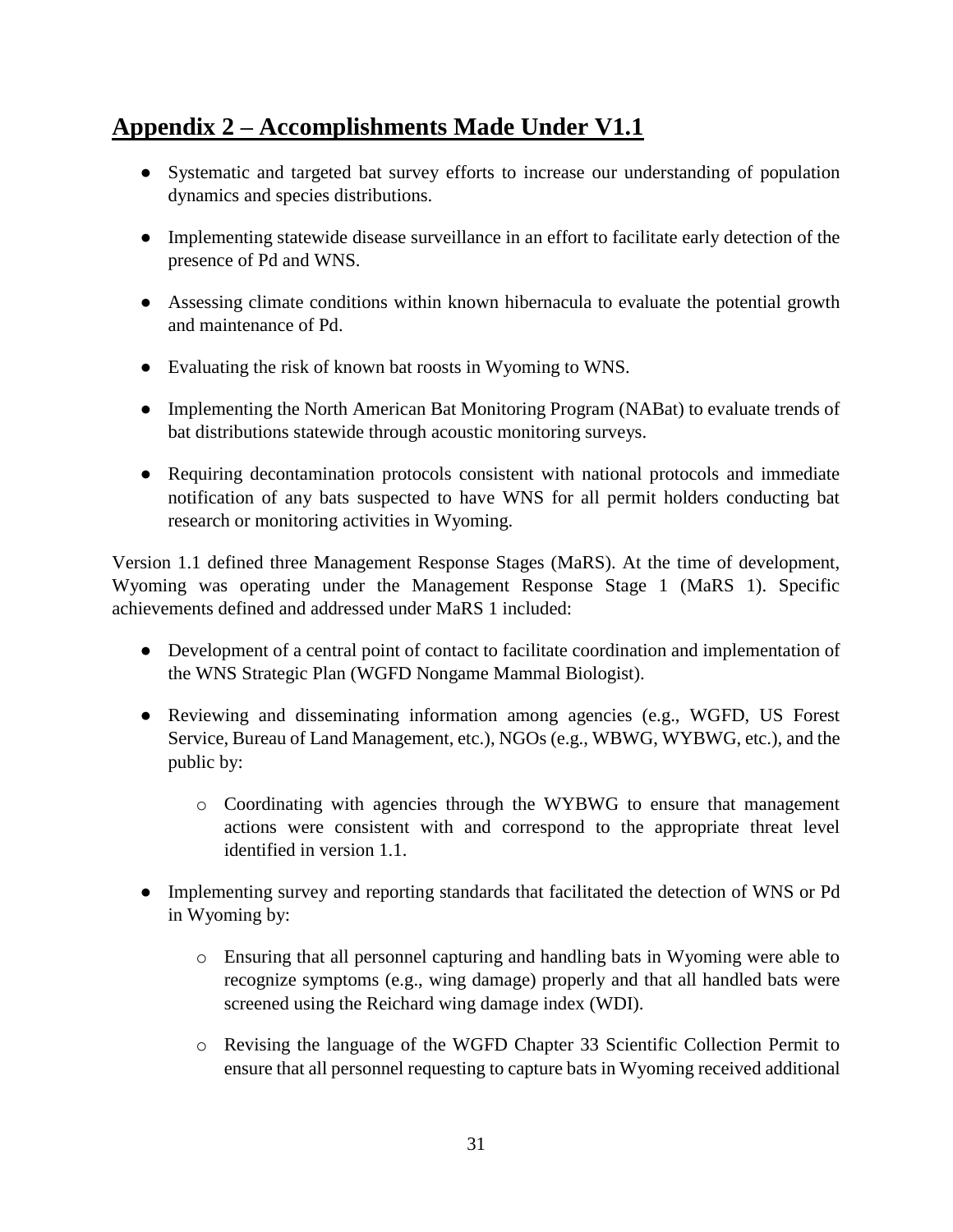information about WNS symptoms, a copy of the WDI, and reporting procedures for suspected bats.

- Implementing a strategy for effectively detecting the arrival of Pd and WNS in Wyoming by:
	- o Reviewing, summarizing, and classifying all existing data for all roosts and all species.
	- o Developing criteria and a prioritization system for selecting roosts that are most vulnerable to WNS (e.g., hibernacula vs. night roost, *Myotis lucifugus* vs. *Corynorhinus townsendii*, large vs. small, etc.).
- Reviewing, implementing, and promoting outreach efforts aimed at preventing the spread of WNS and Pd via human activities by:
	- o Reviewing and revising all existing products (e.g., decontamination protocols, awareness signs, etc.) and developing products that were consistent with objectives and threat levels for Wyoming.
	- o Revising the language of the WGFD Chapter 33 Scientific Collection Permit to ensure that all personnel requesting to capture bats in Wyoming received additional information about WNS symptoms and guidance on approved decontamination procedures for Wyoming.
- Minimizing the risk to Primary Priority Roosts by:
	- o For known bat roosts that were not gated, discouraging unnecessary entry, particularly when bats are present.
	- o Identifying roosts that required gates and pursuing opportunities to gate them.
- Cooperating with existing media venues (e.g., WGFD Information and Publications Branch) and outreach efforts (e.g., WBWG website) to promote and disseminate information to the public and other interested parties by:
	- o Developing and publishing a WNS awareness brochure and disseminated to all agencies for public consumption.
	- o Cooperating with the U.S. Fish and Wildlife Service to create a link on the national WNS website that directed interested parties to Wyoming specific information, including the Strategic Plan.

Additional actions implemented under MaRS 2 of version 1.1 included:

• Implementing targeted surveys at roost sites to facilitate the detection of WNS or Pd in